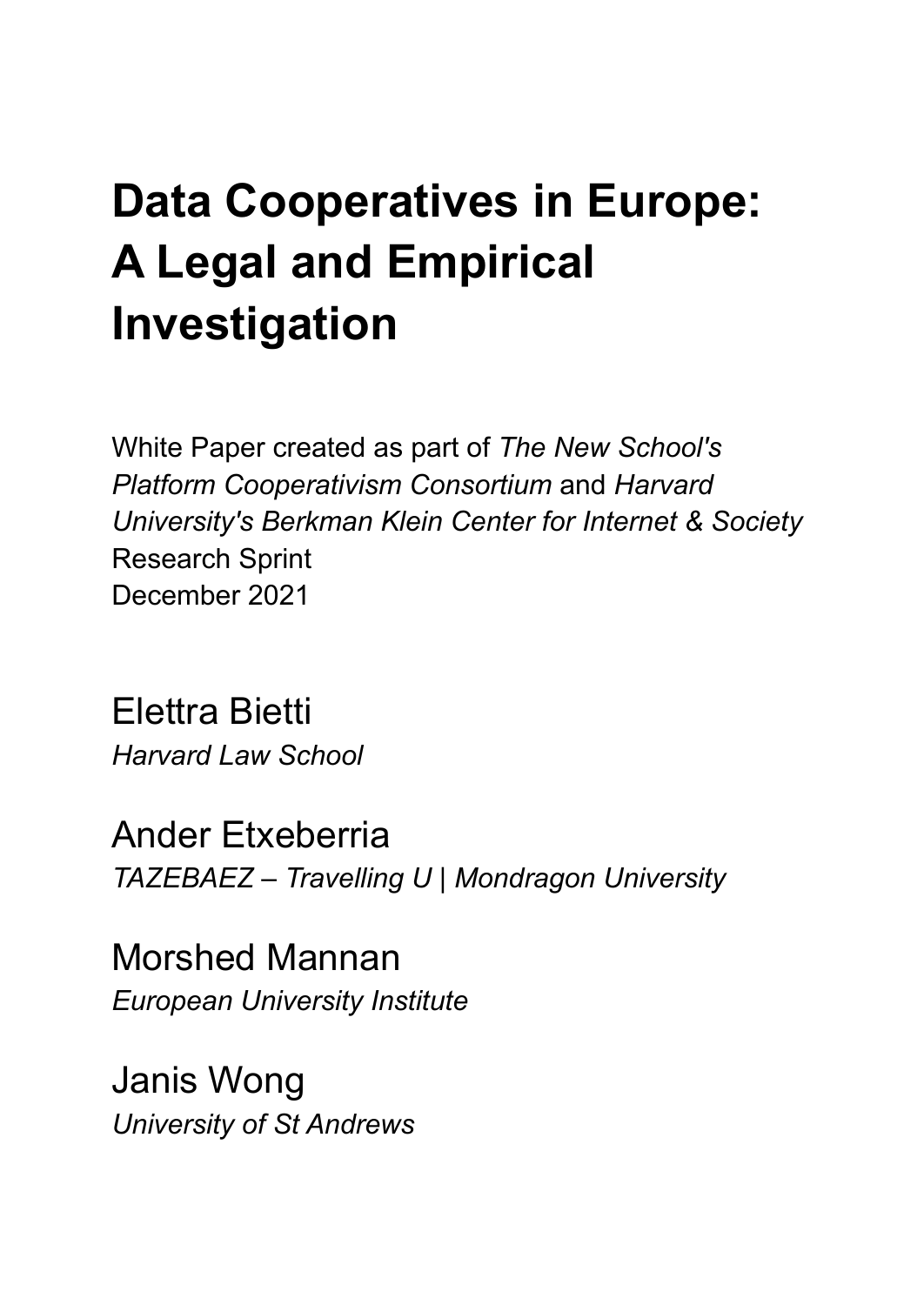# **Contents**

| <b>Introduction</b>                                          | $\mathbf{2}$ |
|--------------------------------------------------------------|--------------|
| <b>Objectives and Takeaways</b>                              | 3            |
| <b>Project Goals</b>                                         | 3            |
| <b>Project Audience</b>                                      | 3            |
| Project Methodology                                          | 3            |
| Main Takeaways from Interviews                               | 4            |
| <b>Context: Data and Cooperatives in Europe</b>              | 6            |
| What is Data?                                                | 6            |
| Data Co-operatives: Landscape and Typologies                 | 8            |
| Ideologies of the cooperative movement, goals and challenges | 9            |
| Data Governance: Law and Policy                              | 11           |
| Existing legal framework for (data) cooperatives             | 11           |
| Legal proposals that are of relevance for data cooperatives  | 15           |
| <b>Discussion &amp; Key Takeaways</b>                        | 20           |
| Understanding data cooperatives                              | 20           |
| Key Takeaways and Next Steps                                 | 21           |
| <b>Conclusions</b>                                           | 24           |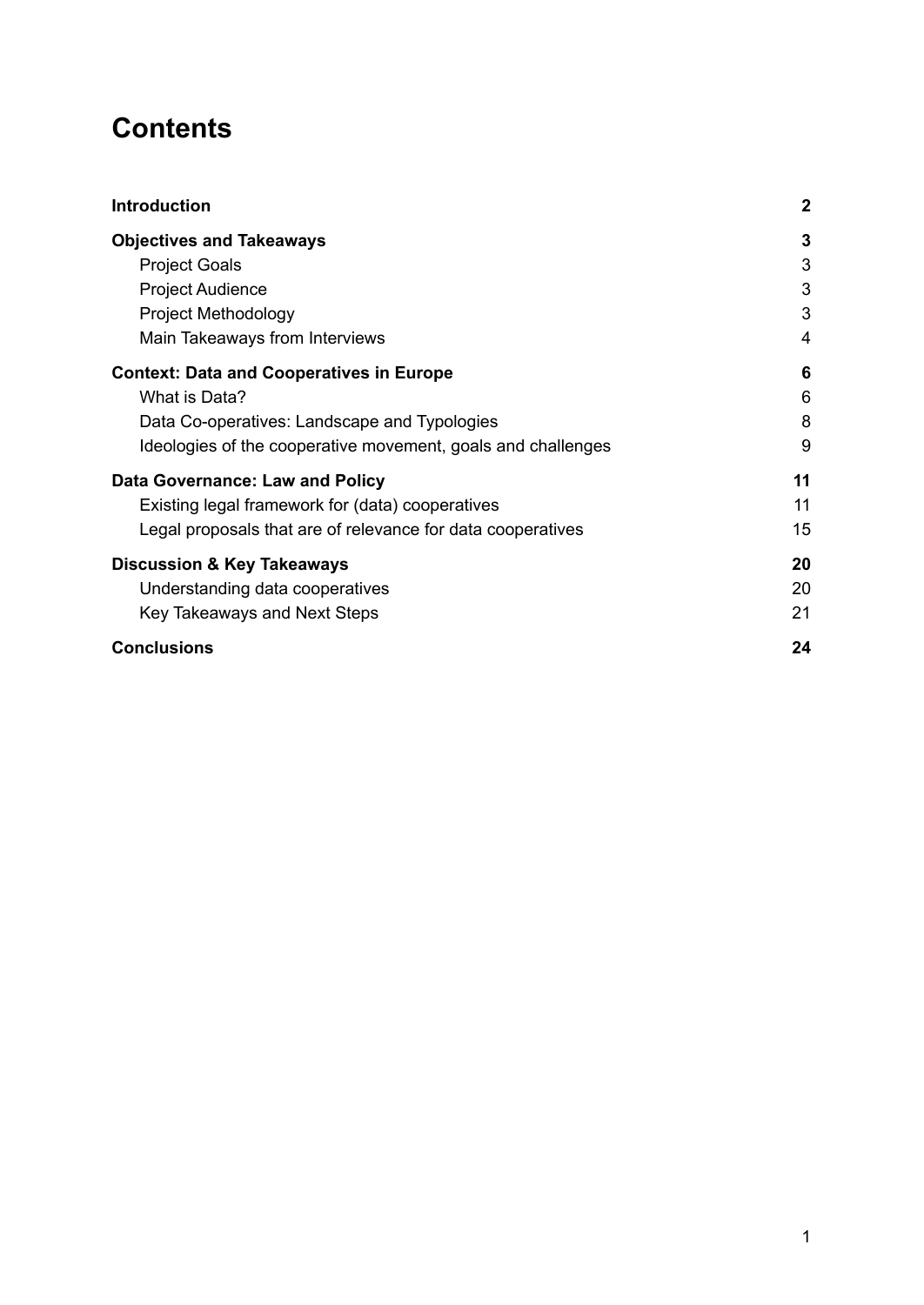# <span id="page-2-0"></span>**Introduction**

In spite of significant developments in the European Union's digital and data policies in the last five years, not least the entry into force of the General Data Protection Regulation (GDPR) in 2018, there continue to be lingering concerns surrounding our increasingly datafied society. This includes the outsized control that multinational corporations have over citizens' data and the need to incentivize the creation of neutral data intermediaries and alternative business models that prioritize commoning and altruism. Some of the existing EU data co-operatives (e.g., polypoly SCE, Salus.coop) have been formed to meet part of these concerns. While these data co-operatives demonstrate promise in creating a more inclusive, equitable, and empowering form of data management, the adoption of co-operative or similar infrastructures is yet to be seen as a feasible model for governing data. The potential and success of these novel and radically different organizations, many of which operate within the EU, thus depends on the evolution of EU legal and policy frameworks, alongside the rise of the citizens' awareness and the adoption of data cooperative solutions.

As part of the New School's Platform Cooperativism Consortium and Harvard University's Berkman Klein Center for Internet & Society "Alternative Data Futures: Cooperative Principles, Data Trusts, and the Digital Economy" Research Sprint, our group conducted a legal and empirical investigation into data cooperatives in Europe (the "Project"). In particular, we draw attention to the possible impact, benefits, and limitations of two EU legislative proposals - the Data Governance Act (DGA) and the Digital Markets Act (DMA) for the growing ecosystem of data co-operatives in Europe and potentially beyond.

To inform our work, we combine our learnings from the Research Sprint sessions, desk-based research, with findings from interviews with different data co-operatives to better understand the opportunities, challenges, and gaps between these organisations, governments, and policymakers in advancing our digital futures. Our paper is structured as follows. After an executive summary describing our goals, research scope, methodology, and main takeaways, in Part II we discuss data, identify the data co-operative landscape in Europe and illustrate the typologies of data co-operatives, focusing on the purpose and different models data co-operatives follow in Europe. In Part III, we then outline the legal developments relevant to the data co-operatives ecosystem and assess how these changes interact with co-operative and data organisation models. Finally, in Part IV, we summarize some of our takeaways and some future directions for policy and research, before concluding.

We hope our contribution can not only support data co-operatives navigate the legal constraints and access data-related opportunities, but also directly inform EU institutions that are currently deliberating over the DGA and DMA on how to build a sustainable and democratic digital economy.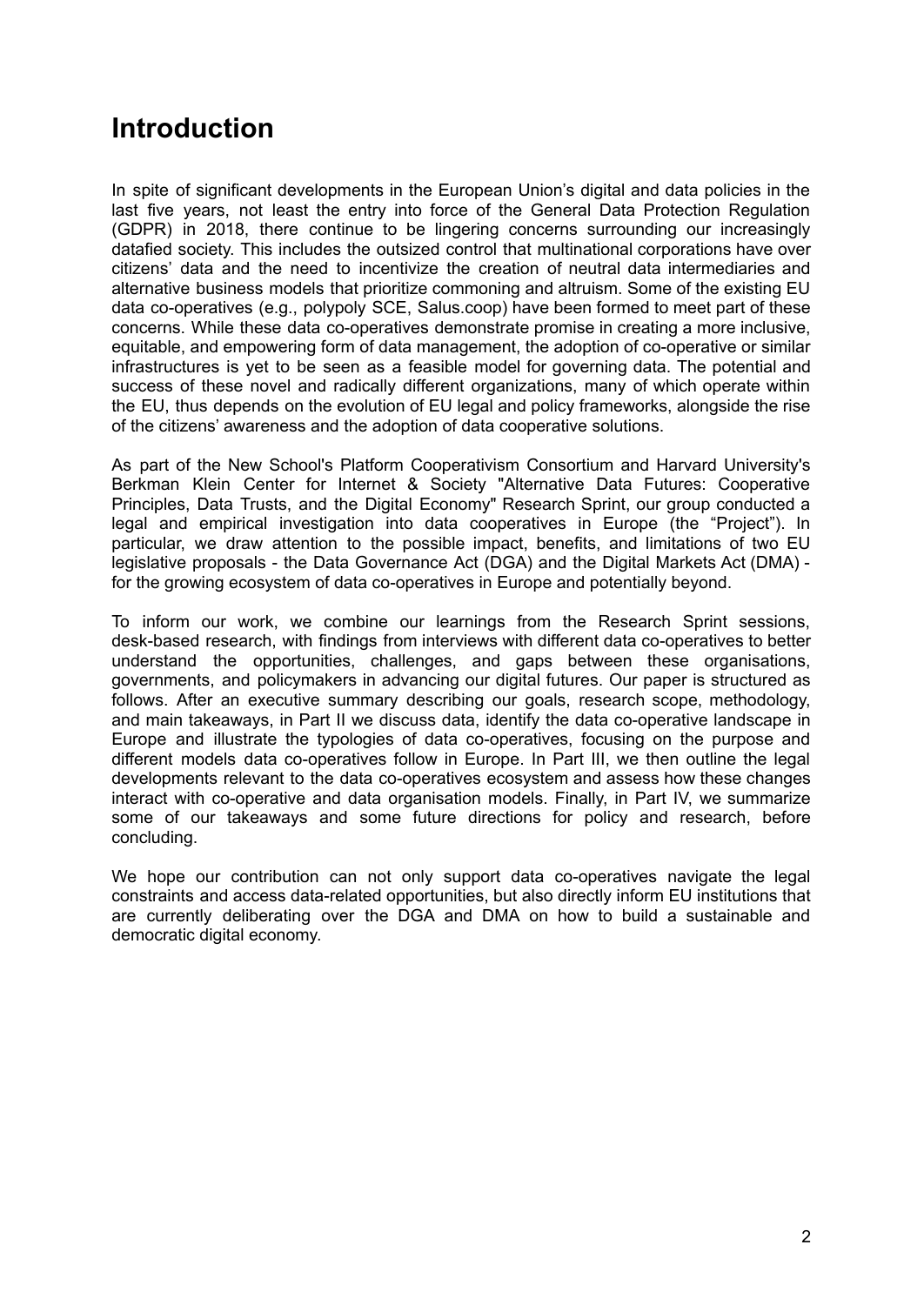# <span id="page-3-0"></span>**I. Objectives and Takeaways**

## <span id="page-3-1"></span>**A. Project Goals**

Our Project has three main objectives:

- Mapping the ecosystem of data cooperatives and small data governance realities in Europe.
- Understanding how EU law impacts on these realities and what changes might be needed to ease the work and development of their business models, e.g. how the General Data Protection Regulation (GDPR), Digital Markets Act (DMA), Digital Governance Act (DGA) and other initiatives are affecting or might affect data cooperatives going forward.
- Mapping these organisations' concerns and needs regarding law at EU and local levels, e.g. lack of legal and policy resources, absence of voice at EU level, absence of power to influence on EU legislation.

### <span id="page-3-2"></span>**B. Project Audience**

Our Project is primarily aimed at an EU policy audience as well as at an audience of cooperatives and cooperative members interested in understanding the data governance landscape and in promoting new synergies and possibilities in this space.

### <span id="page-3-3"></span>**C. Project Methodology**

In order to achieve the above explained goals, we first identified the main data cooperatives and actors working in this field across Europe. The cooperatives we identified included those that participated in the research sprint, cooperatives that are registered under the European Societas Cooperativa Europaea (SCE) cooperative legal form or cooperatives that describe themselves as data cooperatives more generally. Data cooperatives are structures that enable the creation of open data and personal data stores for mutual benefit, rebalancing what many may perceive as asymmetric relationship between data subjects and data processing entities.<sup>1</sup> Where possible, we attempted to identify the person that was directly involved with data management or navigating the law and policy implications within their data cooperative. This was done by discovering which persons were presenting on these topics based on our desk research. They were then contacted directly by email and/or social media. Francesc Lopez Segui (Salus Coop), Christian Buggedei and Laird Brown (Polypoly), and Ben W. (d.Org) agreed to be interviewed over a video call at a mutually convenient time. All participants named consented to having the interview recorded. We also communicated with organisations such as SAOS and Driver's Coop for general comments regarding our

<sup>1</sup> Please refer to, e.g., the General Data Protection Regulation for definitions of terms related to data protection, [https://edps.europa.eu/data-protection/data-protection/glossary\\_en.](https://edps.europa.eu/data-protection/data-protection/glossary_en)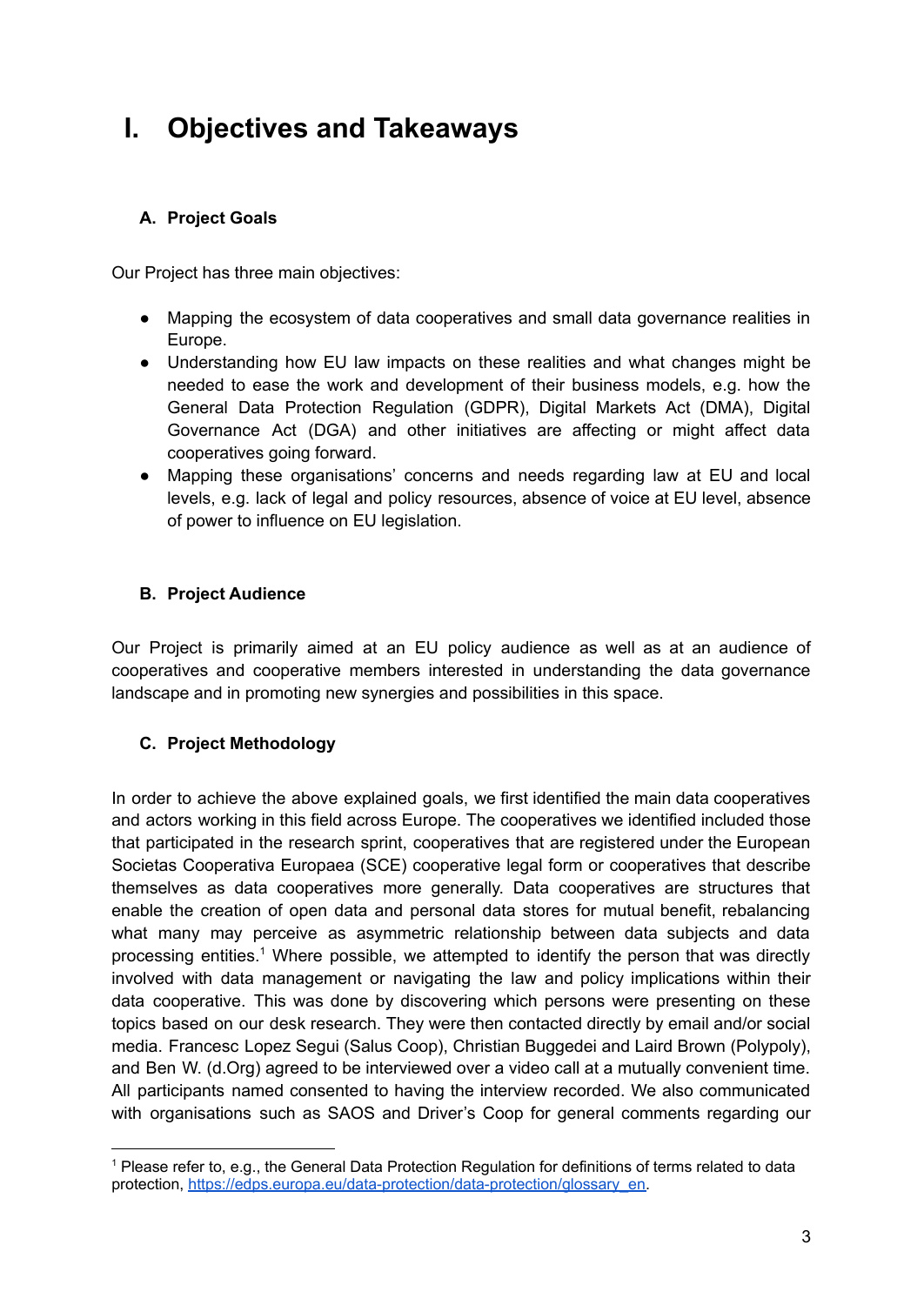work but did not conduct interviews with them. The interviews lasted between 45 minutes to 60 minutes between October and December 2021. While the interviews were semi-structured, each interview addressed issues including:

- 1. Organisation's structure and purpose
	- a. How does the organisation work and what is the organisation's structure? In case of counting with more than one entity, how do they relate to each other?
	- b. What is the organisation's purpose?
	- c. At what scale does the cooperative operate, what are the challenges to setting up, and what are the future plans for the cooperative (process of scaling to other countries)?
- 2. Legal issues
	- a. What knowledge does the interviewee or the cooperative have of the GDPR, DGA, and DMA?
	- b. How do these and other EU laws affect the organisation?
	- c. Would any changes to these laws be welcome from the cooperative's perspective?
- 3. Relations between cooperatives and public institutions
	- a. Does the organisation work closely with public institutions or does it view them with skepticism?
	- b. What is the attitude of public institutions towards data cooperatives and the work that they are doing?
	- c. Could the relationship be described as successful?

After conducting the interviews, we wrote summaries and verbatim quotes. We also corresponded with interviewees regarding some follow-up questions and clarifications. In combination with the Research Sprint session and our knowledge in this area, these interviews provided an additional source of empirical research that helped us better understand any data-related and legal considerations regarding the data cooperative landscape.

- <span id="page-4-0"></span>**D.** Main Takeaways from Interviews
- The data cooperative space in Europe is rich, dynamic and diverse. It is a space the flourishing of which should be prioritized by digital and non-digital policy-makers in Europe and European Member States.
- Data cooperatives have a keen interest in collaborating with public institutions and should be understood in continuity with public purpose data governance activities carried out by public institutions.
- Data cooperative models tend to be under-resourced from a legal and/or policy perspective and would benefit from help and coordination as regards legal and EU policy matters.
- Some data cooperative models tend to rely on blockchain or multi-party computation so as to shield themselves from complex legal responsibilities.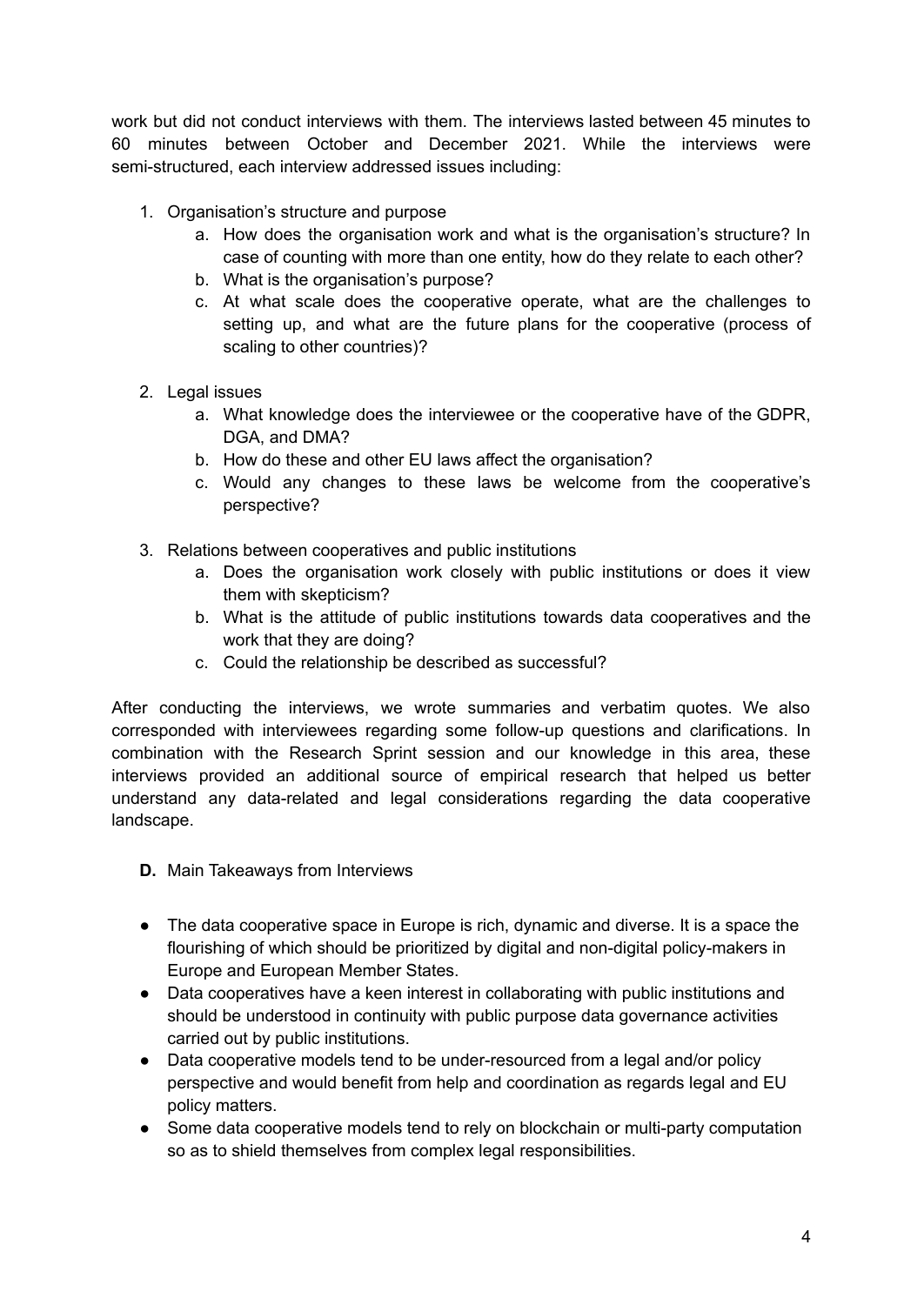- In keeping with the developments we've observed in practice, including the willingness of data cooperatives to work with the public sector, as well as the shortcomings we've identified in the DGA, we suggest that the cooperative movement be involved in consultative and expert bodies such as the proposed European Data Innovation Board.
- There is a lack of initiatives in Europe that foster collaborative group management of pools of data, which may be because of data protection limitations and costly compliance for small cooperative entities.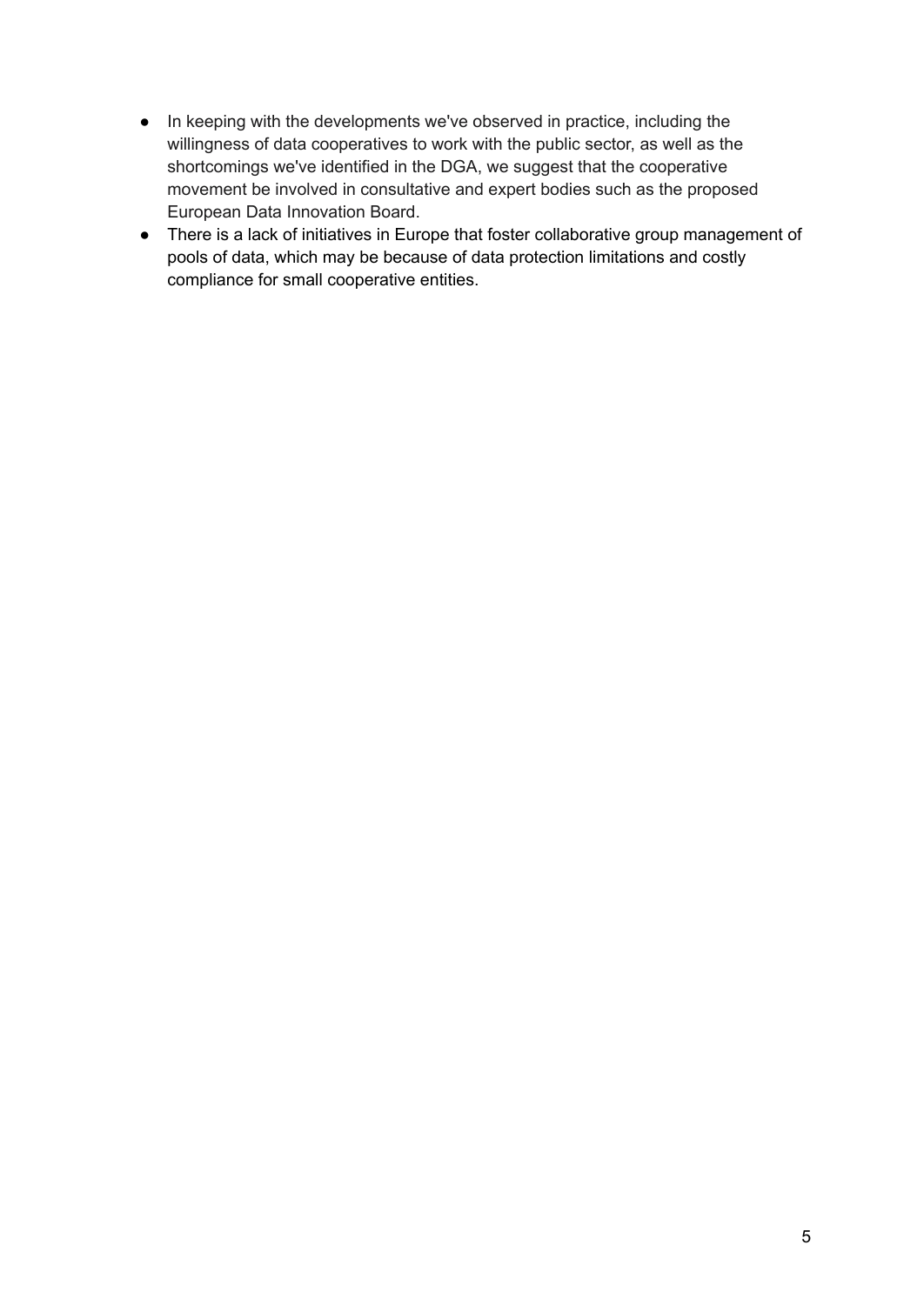# <span id="page-6-0"></span>**II. Context: Data and Cooperatives in Europe**

# <span id="page-6-1"></span>**A. What is Data?**

The importance of data in the digital economy cannot be ignored. The mass collection of data, its storage, processing and use is a key pillar of platform companies' businesses and the way they make a profit.<sup>2</sup> As noted by Jathan Sadowski, data in the digital economy is used not only to profile and target people with content and ads, but also to optimize systems; manage, control and discipline processes; model probabilities; build new products and grow the value of existing assets.<sup>3</sup> Platform companies like Google/Alphabet or Facebook/Meta make most of their profits from advertising, understood as the monetization of user data and user engagement. In 2020, about 97% of Facebook's global revenues were based on advertising, <sup>4</sup> and about 80% of Alphabet's global revenues were based on advertising. 5

Data is often referred to as a raw material (oil), a commodity (labor), an object (bits, bytes, property) or an extension of the self (something that embodies aspects of the personality). Yet none of these characterizations is fully accurate or sufficient to capture what data is and does in the digital economy.

The law primarily construes data as a modular unit of information. In Europe, law tends to construe data as a personal matter, to focus on units of information about persons and to disregard other types of information not traceable to persons as less important. Under the GDPR, "personal data" is defined as:

Any *information* relating to an identified or identifiable natural person ('data subject'); an identifiable natural person is one who can be identified, directly or indirectly, in particular by reference to an identifier such as a name, an identification number, location data, an online identifier or to one or more factors specific to the physical, physiological, genetic, mental, economic, cultural or social identity of that natural person (emphasis added)<sup>6</sup>.

To put it concretely in the context of data cooperatives, an address associated with a membership number can be deemed personal data even when the member is not identified by name.<sup>7</sup>

The proposed EU DGA offers a more general definition, seeing data as "any digital representation of acts, facts or information and any compilation of such acts, facts or

<sup>2</sup> See, in particular, Jathan Sadowski, *When data is capital: Datafication, accumulation, extraction*, BIG DATA AND SOCIETY 5-6 (January-June 2019); SHOSHANA ZUBOFF, THE AGE OF SURVEILLANCE CAPITALISM (2019); JULIE E. COHEN, BETWEEN TRUTH AND POWER (2019).

<sup>&</sup>lt;sup>3</sup> Sadowski, supra.

<sup>4</sup> Facebook, Inc., Form 10-K (January 2021), <https://investor.fb.com/financials/default.aspx>.

<sup>&</sup>lt;sup>5</sup> Alphabet Inc., Form 10-K (February 2021), [https://abc.xyz/investor/.](https://abc.xyz/investor/)

 $6$  Gen. Data Protection Reg. 2016/679 of Apr. 27, 2016, Article 4(1).

<sup>7</sup> Anthony Collins Solicitors, *GDPR Guidance for Co-operatives - Data Protection and the GDPR: what do you need to know?* Co-operatives UK, Manchester, 2018, p. 3, available online at: <https://www.uk.coop/sites/default/files/2020-10/gdpr-for-co-ops-resource.pdf>.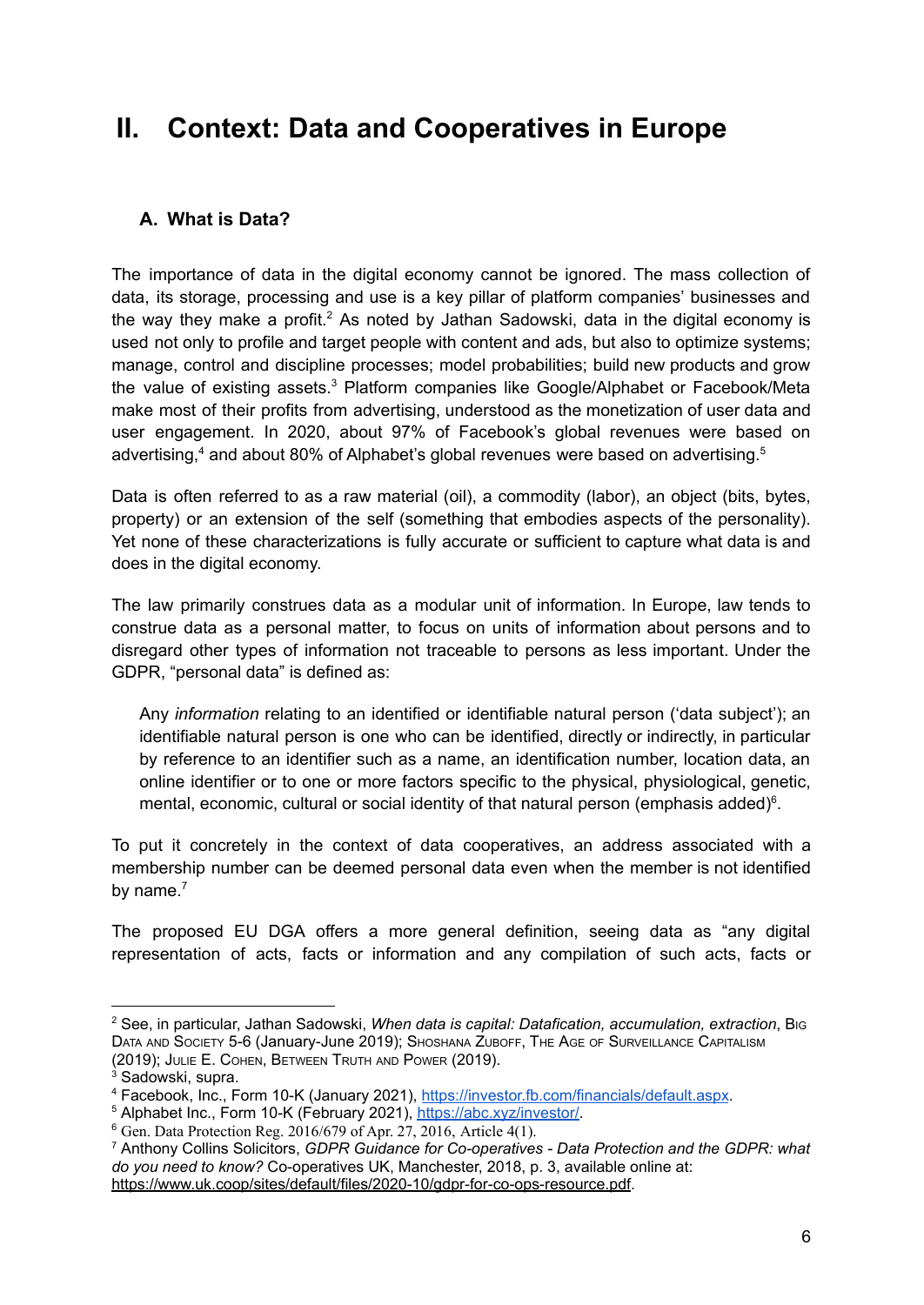information, including in the form of sound, visual or audiovisual recording." <sup>8</sup> The same draft legislation defines metadata as "data collected on any activity of a natural or legal person for the purposes of the provision of a data sharing service, including the date, time and geolocation, duration of activity, connections to other natural or legal persons established by the person who uses the service".<sup>9</sup> As discussed below, the DGA's guarantees and provisions are all subject to the GDPR and to the EU fundamental and individual right to the protection of personal data. This means that any reuse of data for prosocial ends and any collaborative data governance schemes remain subject to data protection restrictions and individual guarantees.

Overall, therefore, the law in Europe focuses on and heavily regulates personal data. Regulators, academics, activists consequently tend to view data primarily as a "personal" matter with harmful consequences for the self. In reality, however, data is a much more complex social phenomenon with more systemic and collective effects. Digital platform economies perpetuate logics of accumulation where data becomes a form of capital.<sup>10</sup> Regulating and envisioning data as primarily a personal matter with effects on the self necessarily leaves behind significant aspects of what data is, what it does in the existing digital platform ecosystem and what it could do in a different more collaborative digital environment. 11

Collaborative bottom-up data governance and cooperatives present themselves as opportunities to move beyond the existing neoliberal and individualistic focus on personal data, and to embrace more collaborative approaches to the production, use, monetization of and access to data. The cooperative movement indeed seems to cater to the needs of this new data-intensive economy. It offers a history, a philosophy and some practical tools for moving beyond a focus on individuals and toward a collective approach that is centered on groups and cooperation.

Yet, in practice, the direction data cooperativism is taking in this space, one confirmed by our interviews, remains in line with a neoliberal focus on personal data and the individual imperative for each person to govern 'their' data. The problems with existing data cooperativism attempts in Europe are thus at least two-fold.

First, EU law's fixation on personal data, grounded in neoliberal assumptions about the primacy of individual liberty and choice in (digital) markets, makes alternative bottom-up management schemes including cooperative modalities of data management difficult to implement. Any attempt at managing data as a common resource often entails the processing of some personal data. This makes attempts at governing data collaboratively unduly costly and burdensome. As a result, the question of how to manage data more collaboratively in this context often appears intractable.

Second, cooperatives and small data governance realities in Europe tend to remain stuck in neoliberal paradigms of governance based on individual self-rule and choice. Most data

<sup>&</sup>lt;sup>8</sup> Proposal for a Regulation of the European Parliament and of the Council on European Data Governance (Data Governance Act) COM/2020/767 final, Article 2(1), [available](https://eur-lex.europa.eu/legal-content/EN/ALL/?uri=CELEX:52020PC0767) online at: <https://eur-lex.europa.eu/legal-content/EN/ALL/?uri=CELEX:52020PC0767>.

<sup>9</sup> *Id. supra*, Article 2(4).

<sup>10</sup> Sadowski, above.

<sup>11</sup> See Salome Viljoen, *A Relational Theory of Data Governance*, 131 Yale Law Journal 573 (2021).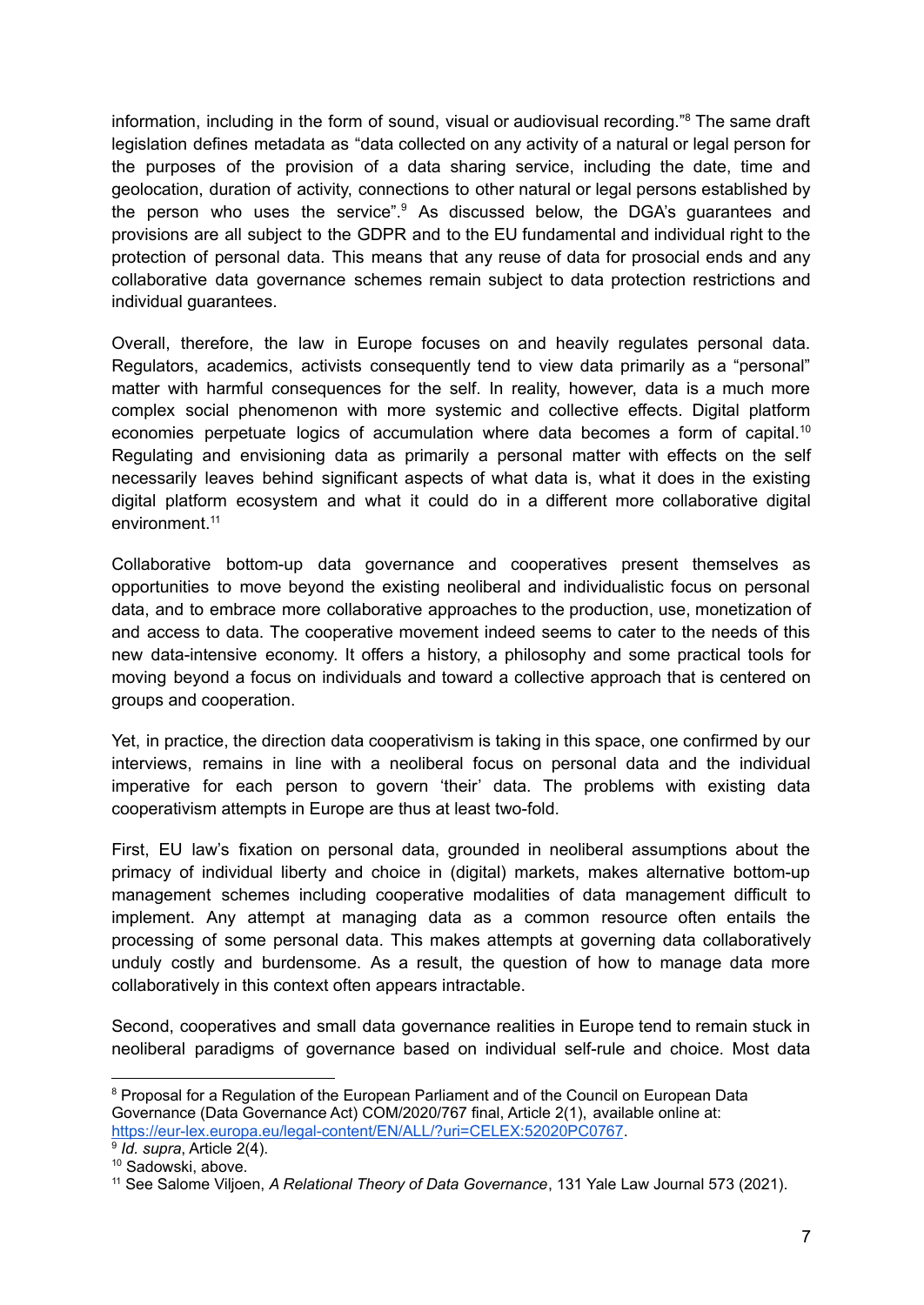cooperatives, as discussed further below, defer the management of technology to technical solutions that allow individuals and only them to access what might be personal data. This makes managing data as a collective pool or commons the exception rather than the rule even in the cooperative space.

## <span id="page-8-0"></span>**B. Data Co-operatives: Landscape and Typologies**

Faced with the impossibility to govern and decide on the use and privacy of user data, data cooperatives have arisen as a tool to explore new data stewardship mechanisms. These enterprises aim to allow their members to have more control over their individual data and to use this data in the interest of their community or the commons.

During the Research Sprint, we identified two axes that helped us understand the existing landscape or typologies of data cooperatives in Europe. One of these axes is based on the motivation or purpose given to the data. In this sense, we identified and interviewed data cooperatives focused on the field of health (MIDATA, Salus), personal data (polypoly), transport in the gig economy (Drivers' Seat) and agriculture (SAOS). The second axis focuses on how data is gathered and used. In this sense, we identified some data cooperatives that do not want to access their members' data (Salus, polypoly) and others that work directly with this data (Drivers' Seat, SAOS). There are different reasons behind this, including legal issues, ideological conceptions of data, viability of business models, and data economy concerns at the time.

Below, we will briefly explain the interviewed data cooperatives, the field in which they work and the way they handle the data.

Salus is a data cooperative based in Catalonia that aims to facilitate secure sharing of health data enabling citizens to control their health records while incentivizing data sharing to accelerate health research innovation. Another data cooperative working with health data is MIDATA. This cooperative is based in Switzerland and works similarly to Salus, actively contributing to medical research and clinical studies by granting their members a selective access to their personal data.

Polypoly is a European cooperative that has developed a platform and technical infrastructure for a decentralised dataconomy. The personal data of the members of this cooperative is also saved in the users' devices.

Drivers' Seat is a cooperative owned by rideshare and delivery drivers. Their platform runs on shared data, freely contributed by thousands of gig drivers. They collect data from their app and website in order to sell it to cities and transportation agencies and at the same time help the members maximize their income.

We also spoke to SAOS, a data cooperative from Scotland working in the field of agriculture that pulls the data of the members in order to create a database that provides real-time tracing data of farm livestock through their supply chains, until the point when they enter the food chain.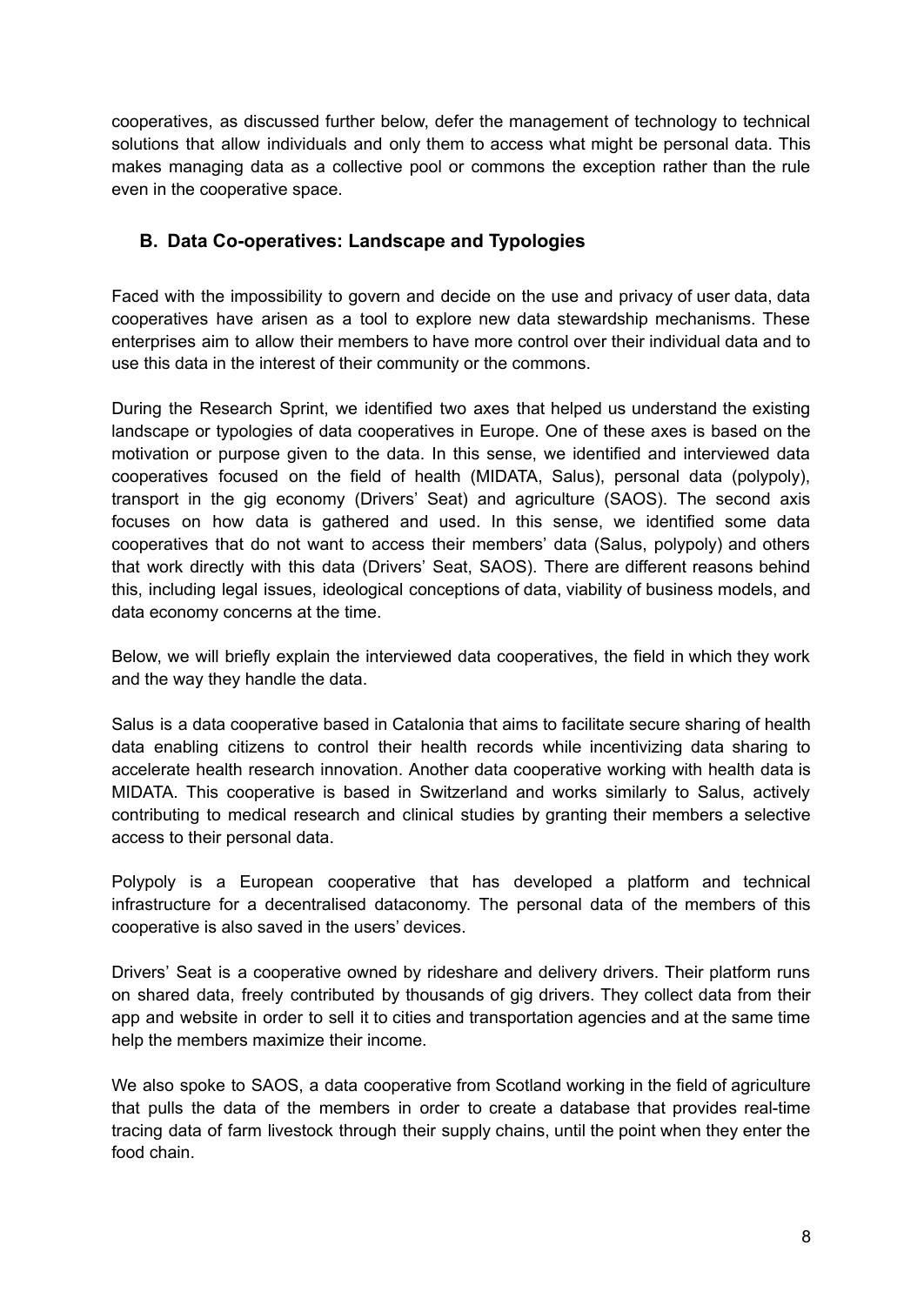### <span id="page-9-0"></span>**C. Ideologies of the cooperative movement, goals and challenges**

Each data cooperative exhibits a different perspective on how personal data should be handled. While some of them want their members to have total and individual control over their personal data, others generate a pool of members' data and use it for different purposes. Besides, there is also a debate about data commons, an open and collaborative approach that takes data as part of a "global commons" and makes access to it available to a range of independent stakeholders that use this data to generate a positive social impact.

These choices about pooling data ('the collective approach') or giving members greater control over their data on their individual devices ('the individualistic approach') are,<sup>12</sup> in part, shaped by how these cooperatives respond to market pressures. Even regulatory developments can be characterised as individualistic political (GDPR and DSA) or economic (DMA) as well as collective (DGA) forms of data sovereignty. However, despite the intention for these legal frameworks to rebalance power through regulation, they do not challenge the economic unfairness of data capitalism. Aggregate data in particular is an intangible social relational resource that is not only a mere sum of individual data footprints. If the encouragement to pool data is not supported by cooperative infrastructures that reflect this social relation, the requirement for creating data cooperatives is simply to continue mandating large companies to pool data without due consideration of the value of collective and aggregated data.

Ultimately, cooperatives have to maintain a viable enterprise, while continuing to serve its members. Some cooperatives seek to insulate themselves from the market by adopting a non-profit status: this allows the entity to enjoy certain forms of tax relief (depending on jurisdiction) and makes them eligible for grants, government funding, etc. However, this form of financing is likely to be, on its own, insufficient for the substantial costs involved in software development and marketing. Other cooperatives operate as commercial entities, which opens up possibilities for receiving financing from a greater array of market actors. This can include external investors being included as a distinct member category within the cooperative holding a distinct class of shares, as well as issuing cooperatives bonds, participation titles and non-voting certificates. There are also several instances in which agricultural cooperatives have 'gone public', by either forming a subsidiary that lists on a stock exchange or even listing its own (often preferred) shares on a stock exchange.<sup>13</sup> For some, these "entrepreneurial cooperatives"<sup>14</sup> continue to serve the purpose of redressing a

<sup>&</sup>lt;sup>12</sup> Anita Gurumurthy, "Data Sovereignty: A View from the South", Presentation for the Research Sprint on Alternative Data Futures: Cooperative Principles, Data Trusts, and the Digital Economy, Berkman Klein Center and Platform Cooperativism Consortium, 24 October 2021.

<sup>&</sup>lt;sup>13</sup> Jos Bijman and Onno van Bekkum, "Cooperatives going public: motives, ownership, and performance", Paper presented at the International Conference on Economics and Management of Networks, EMNet 2005 – Budapest, 15 – 17 September, 2005, available online at: [https://cemi.com.au/sites/all/publications/Bijman-Bekkum-2005.pdf.](https://cemi.com.au/sites/all/publications/Bijman-Bekkum-2005.pdf)

 $14$  Jerker Nilsson, "Cooperative Organisational Models as Reflections of the Business Environment", *Finnish Journal of Business Economics*, Vol. 48, No. 4, 1999, pp. 449-470, p. 451. Nilsson identifies four types of entrepreneurial cooperatives, all of which involve external non-member participation: (1) participation shares cooperative, (2) cooperative with a subsidiary, (3) proportional tradable shares cooperative, and (4) PLC cooperatives. ibid, p. 453.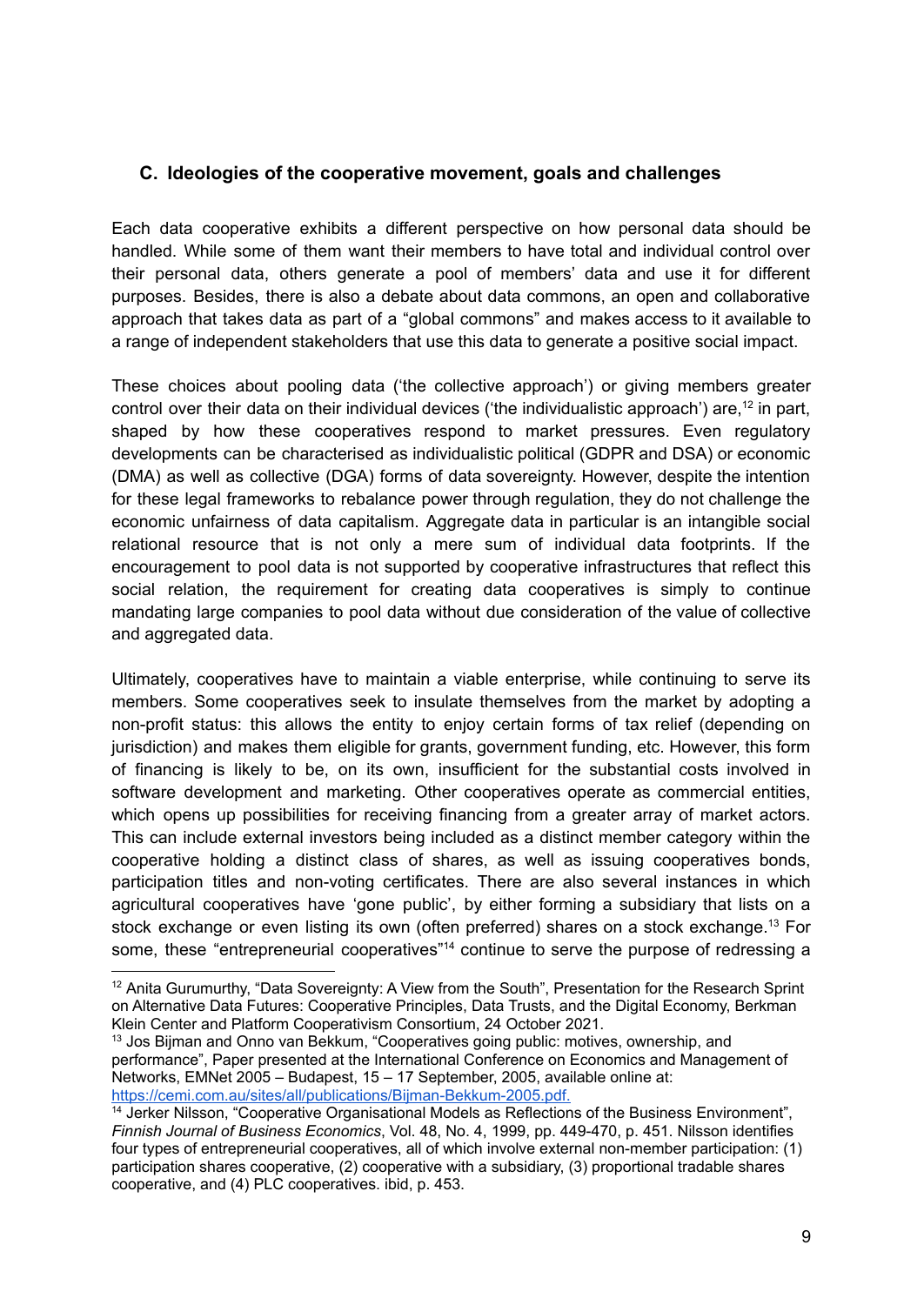poorly functioning market, while for others this drift from the traditional cooperative model by diluting members' ownership and control poses the risk of demutualization. Demutualization refers to the degenerative process by which a cooperative loses its democratic character and mutual purpose. While there is a rich vein of literature on this topic,<sup>15</sup> for our purposes it suffices to say that they contribute to the erosion of the cooperative difference from corporate counterparts.

The fact that non-profit, entrepreneurial and other hybrid economic motives can co-exist speaks more broadly to the political ambivalence of cooperatives—including platform cooperatives. <sup>16</sup> Scholars like Jossa have argued that labor-managed firms that are debt-financed, including a subset of worker and producer cooperatives, are in harmony with Marxist thought and can be vehicles for a transition to a socialist system as they involve a subversion of the typical capital relation by having labor hiring capital.<sup>17</sup> On the other hand, there has been criticism that cooperatives, including platform cooperatives, are unable to extricate themselves from the logic of capitalist markets.<sup>18</sup> An important limb of this argument is that a formalistic equality of votes—one member, one vote—is insufficient to foster cooperation. Ratner, for instance, contends that the conditions for solidarity and true cooperation are only created if the need to calculate exchange value is abolished in favor of a system of production and distribution that is based on need.<sup>19</sup>

It is unlikely that platform and data cooperatives, including those discussed in this paper, meet the exacting ideological standards set by these thinkers. Other than d.Org, the cooperatives we interviewed are not labor-managed. And even if a wider spectrum of cooperative types are countenanced as being part of an anti-/post-capitalist economy, most of these data cooperatives do not seek the elimination of exchange value. Personal data, including sensitive personal data, is very much seen as a commodity, and just as much as it merits protection and secrecy—in the interest of individual sovereignty—it is also seen as having exchange value that is worth monetizing. That said, members of some of the coops we interviewed seemed more interested in donating data to research than in benefiting from it economically, pointing to a hopeful altruistic ethos at the basis of many data cooperatives. Unlike their corporate competitors, any value and benefits derived from data as part of a data cooperative can be shared more widely.

<sup>&</sup>lt;sup>15</sup> See, for e.g., Ignacio Bretos, Anjel Errasti and Carmen Marcuello, "Is there life after degeneration? The organizational life cycle of cooperatives under a 'grow-or-die' dichotomy", *Annals of Public and Cooperative Economics*, Vol. 91, No. 3, 2020, pp. 435-458; Chris Cornforth, "Patterns of Cooperative Management: Beyond the Degeneration Thesis", *Economic and Industrial Democracy*, Vol. 16, No. 4, 1995, pp. 487-523.

<sup>&</sup>lt;sup>16</sup> Marisol Sandoval, "Entrepreneurial Activism? Platform Cooperativism Between Subversion and Co-optation", *Critical Sociology*, Vol. 46, No. 6, 2020, pp. 801-817, p. 810; Carl Ratner, "Neoliberal Co-optation of Leading Co-op Organizations, and a Socialist Counter-Politics of Cooperation", *Monthly Review,* Vol. 66, No. 9, 2015, available online:

[https://monthlyreview.org/2015/02/01/neoliberal-co-optation-of-leading-co-op-organizations-and-a-soci](https://monthlyreview.org/2015/02/01/neoliberal-co-optation-of-leading-co-op-organizations-and-a-socialist-counter-politics-of-cooperation/) [alist-counter-politics-of-cooperation/](https://monthlyreview.org/2015/02/01/neoliberal-co-optation-of-leading-co-op-organizations-and-a-socialist-counter-politics-of-cooperation/).

<sup>17</sup> Bruno Jossa, *Labour Managed Firms and Post-Capitalism*, Routledge, London and New York, 2017, pp. 45, 98; Bruno Jossa, "Marx, Marxism and the cooperative movement", *Cambridge Journal of Economics,* Vol. 29, No. 1, 2005, pp. 3-18, p. 15.

<sup>18</sup> Ratner, above; Sandoval, above, p. 808.

<sup>19</sup> Carl Ratner,*Cooperation, Community, and Co-ops in a Global Era*, Springer, New York 2013, pp. 194-196; Ratner, above.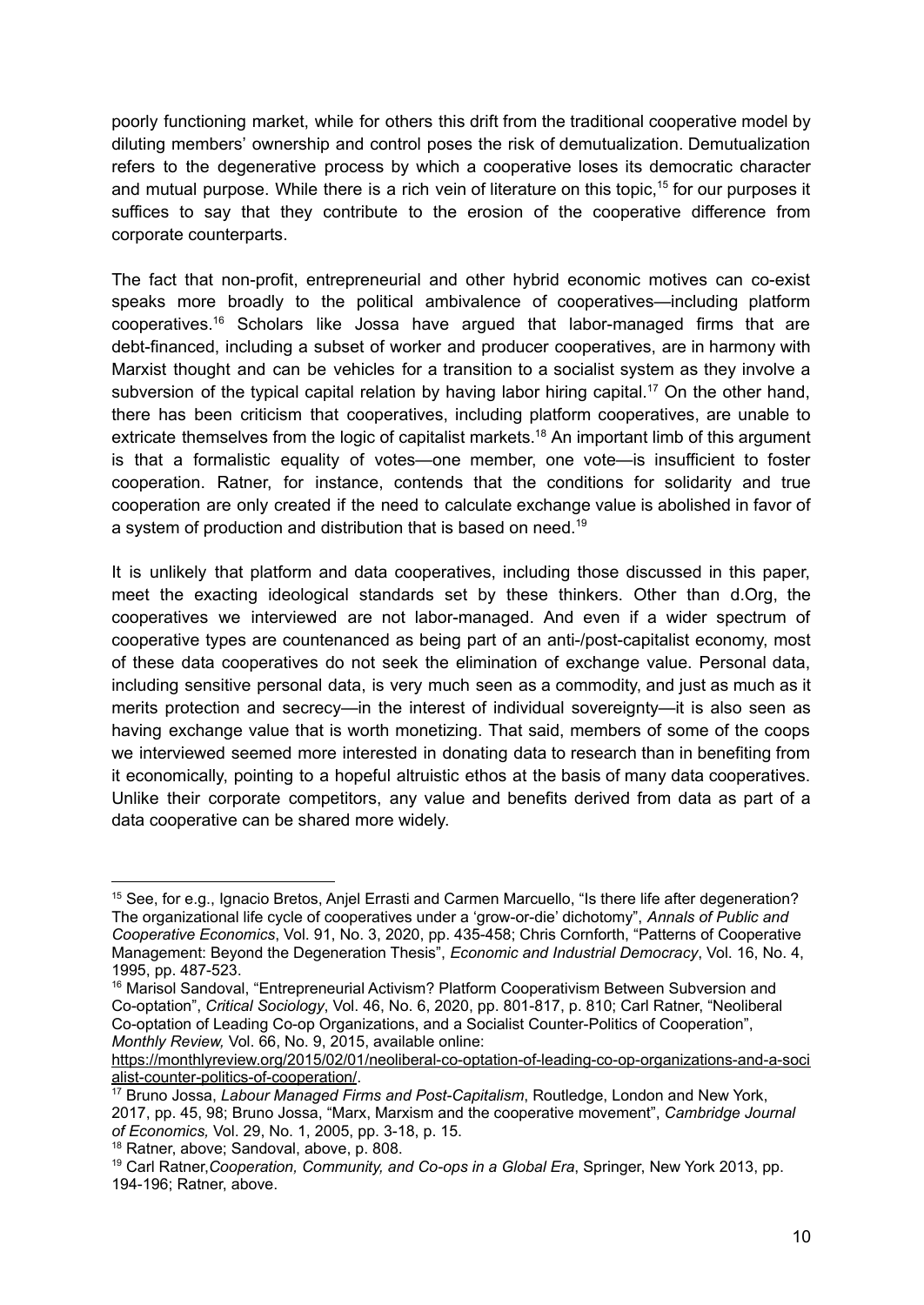# <span id="page-11-0"></span>**III. Data Governance: Law and Policy**

### <span id="page-11-1"></span>**A. Existing legal framework for (data) cooperatives**

Privacy and personal data protection are both fundamental rights in the EU.<sup>20</sup> European data protection is based on the foundational principle that any processing of personal data, a term widely construed, is unlawful unless it can be justified in line with principles of fair and lawful processing: principles of lawfulness, fairness and transparency, the principle of purpose limitation, the principles of adequacy, relevance and data minimization, the fact that data must be accurate and kept up to date, that it must be retained for no longer than is necessary and securely stored.

In this section, we will discuss two legislative texts that are important for business organizations handling personal data, the GDPR and the ePrivacy Directive<sup>21</sup>. This EU legislation on data protection and privacy is relevant for a broad spectrum of data cooperatives. Firstly, this legislation is applicable to cooperatives that are registered within the European Economic Area (EEA), which includes the 27 EU Member States as well as Norway, Iceland and Liechtenstein. Secondly, while the United Kingdom has left the EU, the GDPR and the ePrivacy Directive has been transposed into domestic legislation prior to the UK's exit (e.g., the so-called UK GDPR). However, as EU legislation such as the ePrivacy Directive is in the process of being replaced, and the UK begins to adopt its own domestic laws on data protection, gaps and differences will begin to appear between the EU's legal framework and the UK's autochthonous regime.

Thirdly, both the GDPR and the ePrivacy Directive have extraterritorial effect, which means that under certain conditions these laws may be applicable to entities that do not have an establishment in the EU (e.g., in the United States or India). In the case of the GDPR, the regulation applies to data processors and controllers that do not have establishments in the EU if the processing concerns individuals ('data subjects') in the EU and is targeted at them for the purpose of selling goods or services, or for monitoring their behavior within the EU (usually for a specific purpose).<sup>22</sup> Article  $3(1)$  of the GDPR further provides that the Regulation "applies to the processing of personal data in the context of the activities of an establishment of a controller or a processor in the Union, regardless of whether the processing takes place in the Union or not" (emphasis added). As the *Google Spain* 23 decision revealed, the Court of Justice of the European Union (CJEU) takes a capacious

<sup>&</sup>lt;sup>20</sup> Charter of Fundamental Rights of the European Union, OJ C 326/391, 26/10/2012, arts. 7-8.

 $21$  Directive 2002/58/EC of 12 July 2002 concerning the processing of personal data and the protection of privacy in the electronic communications sector, OJ L 201, 31/07/2002 [ePrivacy Directive]. It should be noted that the ePrivacy Directive concerns more than just personal data, as it also applies to e.g., traffic data.

<sup>&</sup>lt;sup>22</sup> GDPR, art 3(2). Orla Lynskey, "The Extraterritorial Impact of Data Protection Law through an EU Law Lens", in Federico Fabbrini, Edoardo Celeste and John Quinn (eds.) *Data Protection Beyond Borders: Transatlantic Perspectives on Extraterritoriality and Sovereignty*, Hart Publishing, Oxford, 2020, pp. 191-210, p. 194..

<sup>23</sup> C-131/12 , *Google Spain SL, Google Inc v Agencia Española de Protección de Datos (AEPD)* ECLI:EU:C:2014:317.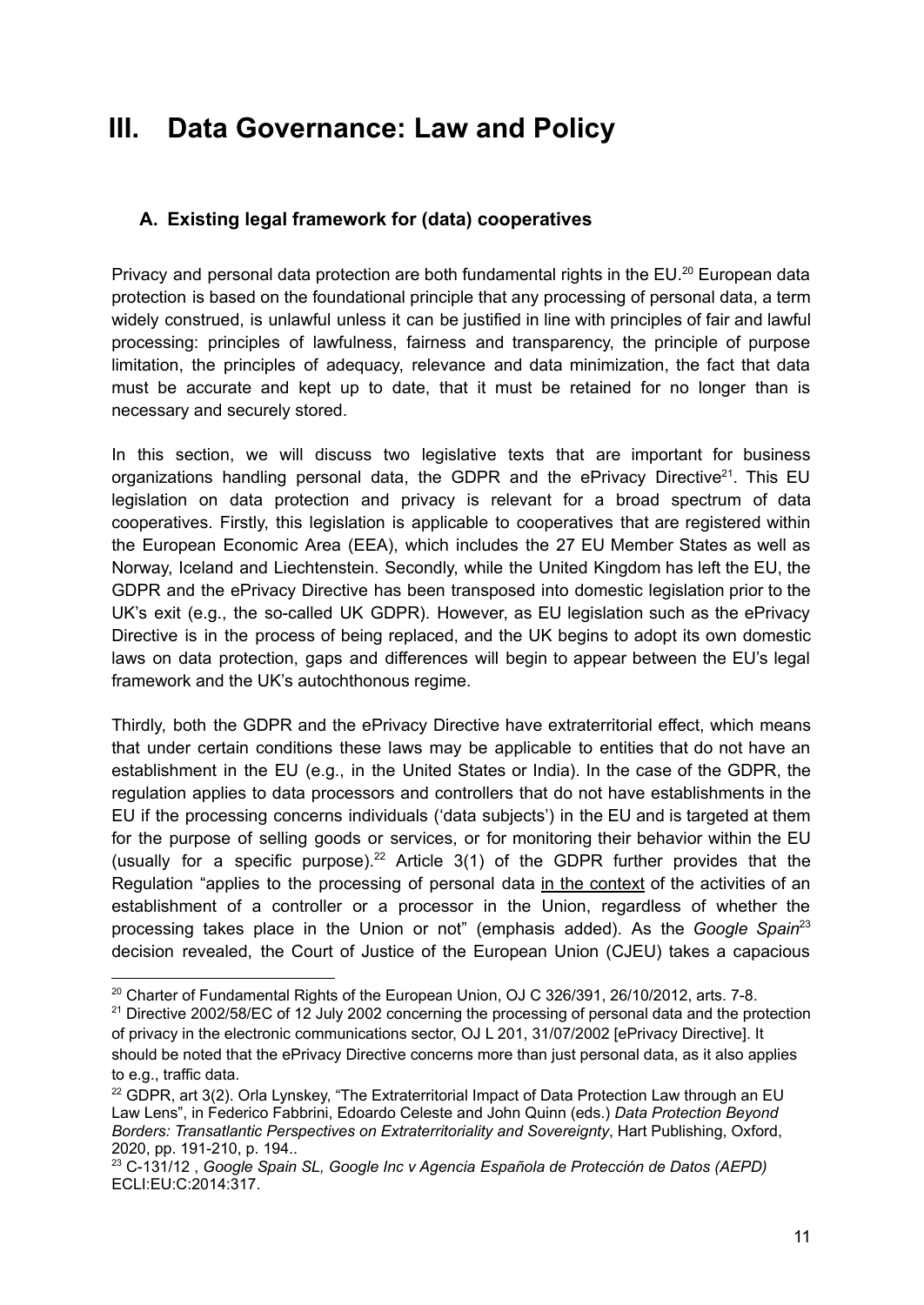view in interpreting whether processing takes place within the context of a business's activities: even when Google did not have an establishment processing data within the EU, the fact that its establishment sold advertisements which subsidised this extraterritorial processing was a sufficiently inextricable link to fall within the regulation.<sup>24</sup> In turn, while not addressing extra-territoriality at length, the ePrivacy Directive implicitly applies to businesses that are established outside of the EU, but installs 'cookies' on the devices of EU-based users as part of providing "publicly available electronic communications services in public communications networks in the Community". <sup>25</sup> This includes traditional telecommunications companies, webmail providers, and internet service providers, but is not limited to them. Services that wholly or primarily involve the conveyance of signals, as opposed to content, can fall within the directive.<sup>26</sup> Moreover, as explained by the Article 29 Data Protection Working Party in opinions on search engines and online behavioral advertising, certain provisions of the ePrivacy Directive (e.g., article 5(3) on obtaining informed consent) are applicable beyond publicly available electronic communications services to other services that also use tracking cookies.<sup>27</sup> The ePrivacy Directive and the GDPR are intended to complement each other, with the latter not applying to electronic communications service providers if there are specific rules provided in the former.

As such, data cooperatives—as well as, platform cooperatives and cooperatives that collect and process personal data more broadly—have strong reasons for both appreciating existing EU legislation, as well as keeping abreast of new proposals.

It is evident that both primary cooperatives and representative organizations of the cooperative movement have endeavored to comply with the requirements of the existing legal framework. The following two subsections provide a brief overview of the content of the ePrivacy Directive and the GDPR. They also consider the implications that these two important legislative texts have for (data) cooperatives. We focus on these two due to their more general applicability, as compared to more sector-specific directives and regulations which may also be relevant for certain data cooperatives, such as the Directive on the Application of Patients' Rights in Cross-Border Healthcare.<sup>28</sup>

#### **GDPR**

The General Data Protection [Regulation](https://gdpr.eu/tag/gdpr/) (GDPR) came into force in May 2018, repealing the previous data protection regime and reconfiguring privacy protection in Europe and

 $24$  ibid, paras 55-56. See Lynskey above for more on this.

<sup>25</sup> ePrivacy Directive, art 3(1). *See* Giuseppe B. Abbamonte, "The Protection of Computer Privacy under EU Law", *Columbia Journal of European Law*, Vol. 21, No. 1, 2014, pp. 71-87, p. 86; Frederic Debusseré, "The EU E-Privacy Directive: A Monstrous Attempt to Starve the Cookie Monster?", *International Journal of Law and Information Technology,* Vol. 13, No. 1, 2005, pp. 70-97, p. 86.

<sup>26</sup> Jos Dumortier, "Evaluation and Review of the ePrivacy Directive," *European Data Protection Law Review*, Vol. 2, No. 2, 2016, pp. 247-252, p. 248.

<sup>&</sup>lt;sup>27</sup> Article 29 Working Party, "Opinion 2/2010 on online behavioural advertising", 2010, p. 9; Article 29 Working Party, "Opinion 1/2008 on data protection issues related to search engines", 2008.

 $28$  Directive 2011/24/EU of 9 March 2011 on the application of patients' rights in cross-border healthcare, OJ L 88/45, 04/04/2011. Recital 25, for instance, clarifies that the individual right to access personal data concerning their health, such as medical records, examination results, assessments, etc. are also applicable in the context of cross-border healthcare provision. This is potentially relevant to healthcare data cooperatives that match patients in one Member State to medical institutions in another.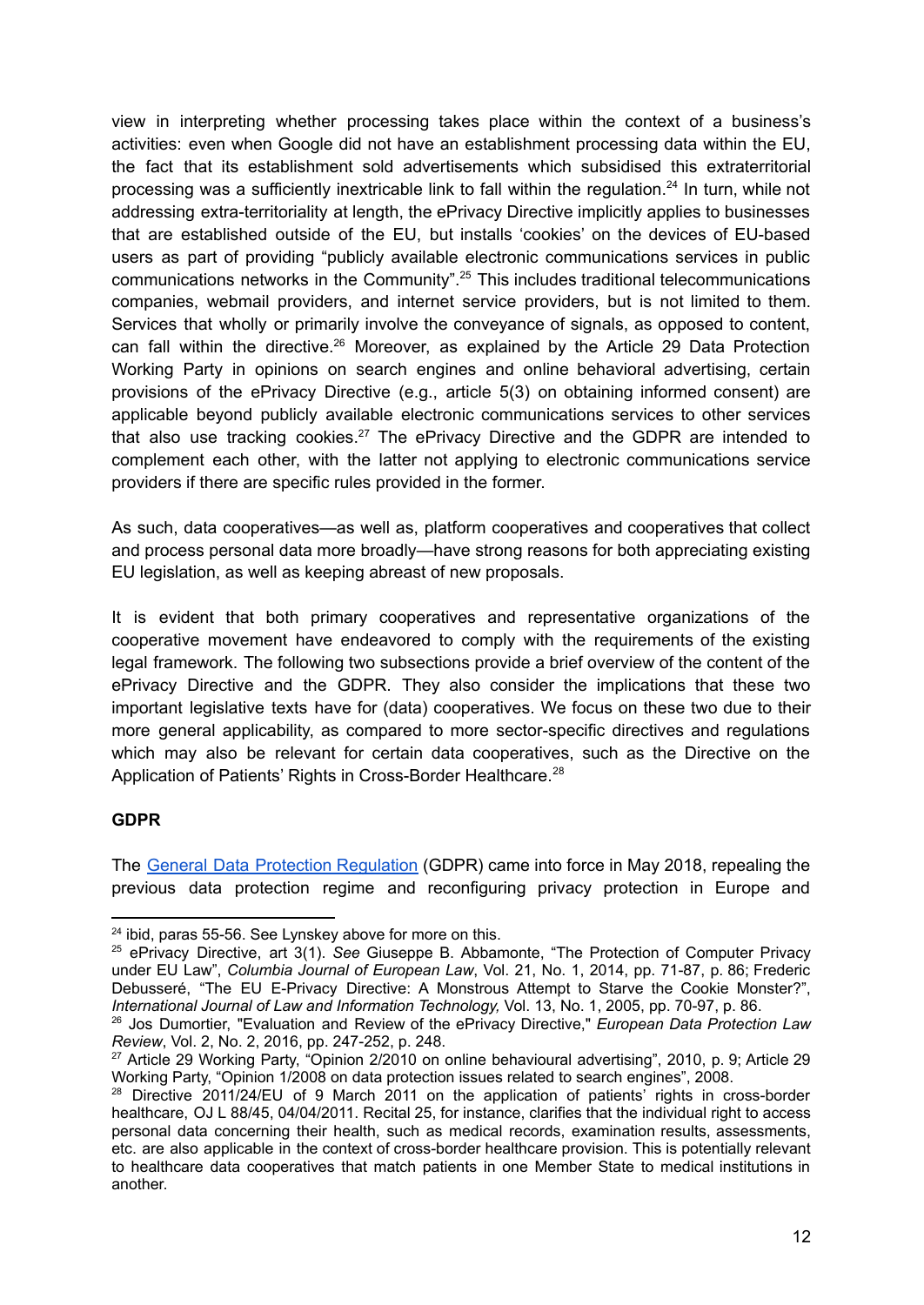worldwide because of its extraterritorial scope of application. It reinforced the requirements for informed consent as one of the bases, and not the only basis, for legitimate data processing by any entity (corporations, public bodies, cooperatives), and introduced new inalienable data subject rights that cannot be waived: expanded rights to access information about the personal data being processed, rights to rectify and erase personal data, the right to data portability, the right to have human intervention in AI-based decision-making. There is at present no provision allowing data subjects to delegate their rights to self-manage data, other than Articles 77-80 which provide possibilities for data subjects to delegate their rights to lodge complaints and request remedies against data protection authorities, controllers and processors. Some of the cooperatives we spoke to, e.g. Salus coop, rely on data subject access as a basis for their model. The GDPR also introduced new compliance mechanisms: internal codes of conduct for companies; data protection impact assessments (DPIAs) whereby companies are encouraged to describe and evaluate aspects of their data processing practices likely to result in high risk; data protection seals and certifications overseen by apposite certification bodies; and perhaps most importantly data protection by design and by default which for example require setting up appropriate data minimization standards. The Regulation further puts in place a network of regulatory bodies across the EU, requiring each EU Member State to have a National Data Protection Authority (NDA). Each organization that processes data has breach reporting obligations and must appoint a data protection officer under the Regulation.

There can be legitimate bases for which a cooperative processes non-sensitive personal data of a member. This can be to collect information (including personal data) that is mandatorily required by cooperative law for the maintenance of membership registers,<sup>29</sup> to process a contract with a member,<sup>30</sup> to pursue the legitimate interests of the cooperative,<sup>31</sup> and if "freely given, specific, informed and unambiguous"<sup>32</sup> consent is given to the processing by the member.<sup>33</sup> Legitimate interest can be a vague term, but there is some guidance on what purposes are likely to be construed as being legitimate and what would not be: the processing of a members' personal contact data for notifying them about an upcoming annual general meeting is legitimate, while using that same data for sending unsolicited marketing emails from the cooperative is not.<sup>34</sup> Relatedly, members must be given a meaningful opt-in choice to how their data is processed (e.g., for coop marketing) and should easily and freely be able to withdraw their consent. It is also essential that the request for consent is unambiguously phrased and identifies specific purposes, otherwise the member will not be truly informed about why their data is being processed.

Several data cooperatives are involved in the healthcare sector, so it is pertinent that the GDPR's default rule is to prohibit the processing of health, genetic and biometric data that is used to identify an individual.<sup>35</sup> However, the GDPR itself provides several exceptions to this. It is possible to give explicit consent to processing of this data for specifically articulated purposes. <sup>36</sup> A foundation, association or other not-for-profit body with a political,

<sup>29</sup> GDPR, art 6(1)(c).

<sup>30</sup> GDPR, art 6(1)(b).

 $31$  GDPR, art  $6(1)(f)$ .

 $32$  GDPR, art  $4(11)$ .

 $33$  GDPR, arts  $6(1)(a)$ , 7.

<sup>&</sup>lt;sup>34</sup> Anthony Collins Solicitors, above, p. 4.

<sup>35</sup> GDPR, art 9(1).

<sup>36</sup> GDPR, art 9(2)(a).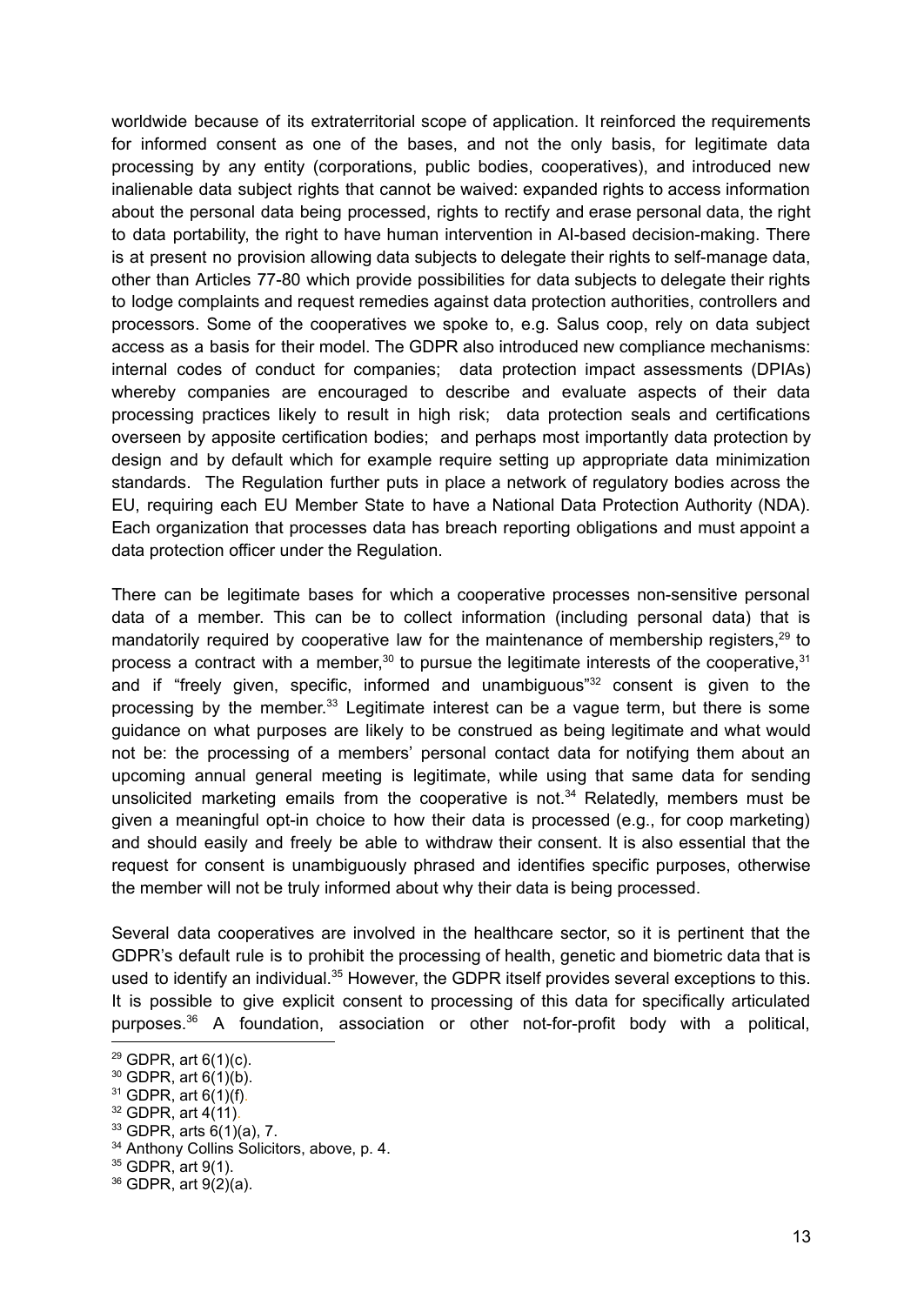philosophical, religious or trade union aim can also carry out processing if there is a legitimate aim to the processing and appropriate safeguards in place, so long as the processing concerns members, former members, or those persons who have contact with the entity in connection with its purposes. This personal data cannot be shared with third parties without these members or persons' consent.<sup>37</sup>

The inalienable rights enjoyed by data subjects also translates into the cooperative context. For instance, as a data subject, a former member of a cooperative can request access to information about how long their membership data (or health data, as the case may be) is held before it is destroyed. Both members and non-members who are data subjects can also request information on who the recipients of their personal data are. 38

In view of the rights and protections enjoyed by data subjects under the GDPR, as well as the requirements created under this legislation, all cooperatives are required to have an internal data protection policy, which informs the management of the cooperative on how to collect data in compliance with the GDPR, as well as privacy notices and website privacy policies that explains the reasons and basis for collecting personal data to data subjects.<sup>39</sup> The website privacy policy should also address how cookies are used, as cookies can be used to create profiles of data subjects and identify them, thereby bringing many types of cookies within the purview of the GDPR. The exception to this is if the ePrivacy Directive is applicable to the service providing cooperative, in which case the latter more specialised directive will apply.

#### **ePrivacy Directive**

The **ePrivacy [Directive](https://eur-lex.europa.eu/legal-content/EN/ALL/?uri=CELEX%3A32002L0058)** was adopted on 12 July 2002, repealing an earlier directive concerning the processing of personal data and the protection of privacy in the telecom sector. A Directive requires Member States to transpose its provisions into national law. As a consequence, there is a possibility that the directive is not transposed in an identical manner or, indeed, not enacted within the set time frame. 40

As mentioned above, with certain important exceptions, this directive applies to publicly available electronic communications services in public communications networks in the Community. The directive provides for the confidentiality of communications and prohibits surveillance of communication and relevant network traffic data. When using cookies, which requires the storing of information on a user's device and accessing this information, the express informed consent of the user is required. 'Traffic' data, which is data that is collected "for the purpose of the conveyance of a communication on an electronic communications network or for the billing thereof",<sup>41</sup> must be deleted or anonymized when the data is no longer needed for the transmission.<sup>42</sup> With the users (withdrawable) consent, this traffic data

<sup>37</sup> GDPR, art 9(2)(d).

 $38$  GDPR, art.  $13(1)-(2)$ .

<sup>39</sup> Anthony Collins Solicitors, above, pp. 6-7.

<sup>40</sup> Dumortier, above, p. 248; Debusseré, above, p. 73 (nine EU Member States failed to transpose the ePrivacy Directive by the deadline of 31.10.2003).

<sup>41</sup> ePrivacy Directive, art 2(b).

 $42$  ePrivacy Directive, art 6(1).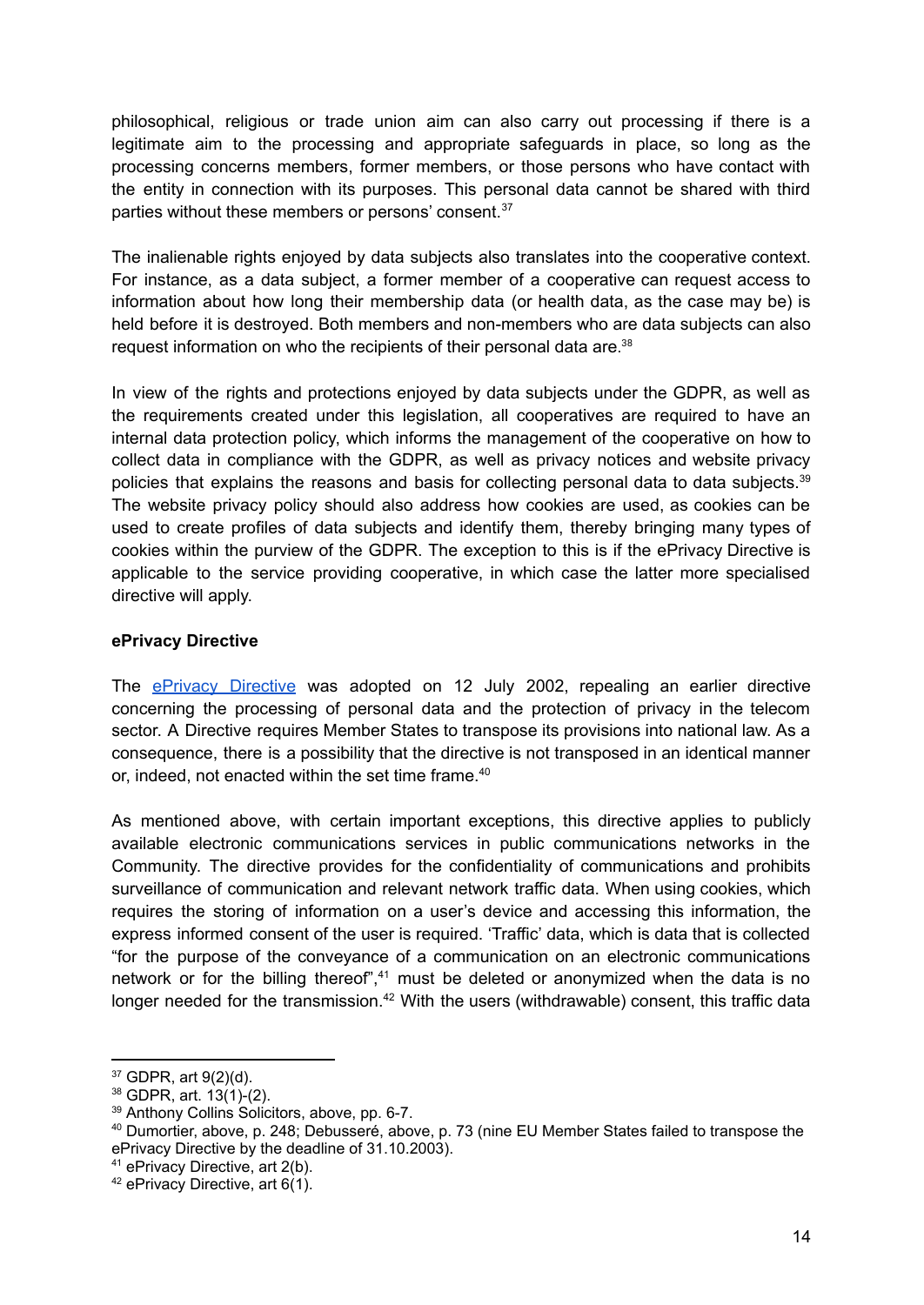can be processed for the purpose of marketing electronic communication services. <sup>43</sup> Outside of traffic data, only limited types of location data can be processed, namely location data that is offered through public communications networks or publicly available electronic communications services.<sup>44</sup> In other words, location data gathered by information society services such as social media applications through, for instance, wifi network proximity, would not fall within the directive.<sup>45</sup> The directive also prohibits automated communication systems, such as email, to be used for direct marketing without obtaining prior consent of users.<sup>46</sup> In other words, for cooperatives, this means that members have to clearly and affirmatively opt-in to direct marketing by the cooperative by email (or SMS) and cannot be automatically enrolled.

### <span id="page-15-0"></span>**B. Legal proposals that are of relevance for data cooperatives**

#### **DGA**

The Data [Governance](https://eur-lex.europa.eu/legal-content/EN/TXT/?uri=CELEX%3A52020PC0767) Act (DGA) was proposed on 25 November 2020, with the intention of promoting the exercise of data rights in the EU, including by enabling greater access and use of data for novel commercial and altruistic ends. As part of a new European strategy for data that aims to create a single market for data, 47 the proposal presents a "Union-wide governance framework for data access and use".<sup>48</sup> It has far-reaching ambitions in terms of data use, re-use and sharing that cuts across the public, private and third sectors. On the premise that there is a large volume of underutilized public sector data, which should be made available for the benefit of society as they are generated through the expenditure of public budgets,<sup>49</sup> the DGA sets out the conditions under which certain categories of this data can be reused and mandates the creation of a 'single information point' to access this data.<sup>50</sup> These conditions potentially include the anonymization/pseudonymization of the data, access and re-use being limited to secure processing environments, setting conditions on the technical integrity of these environments—all with the technical support of 'competent bodies' to assist in granting access for data re-use.<sup>51</sup> Requirements are also placed on transmitting public sector data to third countries, including a requirement for the third country

<sup>43</sup> ePrivacy Directive, art 6(3).

<sup>44</sup> ePrivacy Directive, art 9(1).

<sup>45</sup> Dumortier, above, pp. 250-251.

<sup>46</sup> ePrivacy Directive, art 13(1).

 $47$  European Commission, A European strategy for data, COM(2020) 66 final, Brussels, 19.2.2020, p. 4.

<sup>48</sup> DGA, recital 4.

<sup>49</sup> DGA, recital 5.

 $50$  DGA, art 8(1), recital 21.

 $51$  DGA, arts  $5(3)$ -(5), 7, recital 11. Please note that these measures are not universally seen as being adequate, especially from the perspective of protecting personal data. The European Data Protection Board (EPDB) and European Data Protection Supervisor (EPDS), for instance, opined that: "given the rapid developments in re-identification techniques and the availability of advanced computational resources, the legislator should take into account that anonymisation, pseudonymisation, and even the use of secure environments cannot be considered in all cases as free from vulnerabilities". European Data Protection Board and European Data Protection Supervisor, *Joint Opinion 03/2021on the Proposal for a regulation of the European Parliament and of the Council on European data governance (Data Governance Act)*, version 1.1, 10 March 2021, para 89.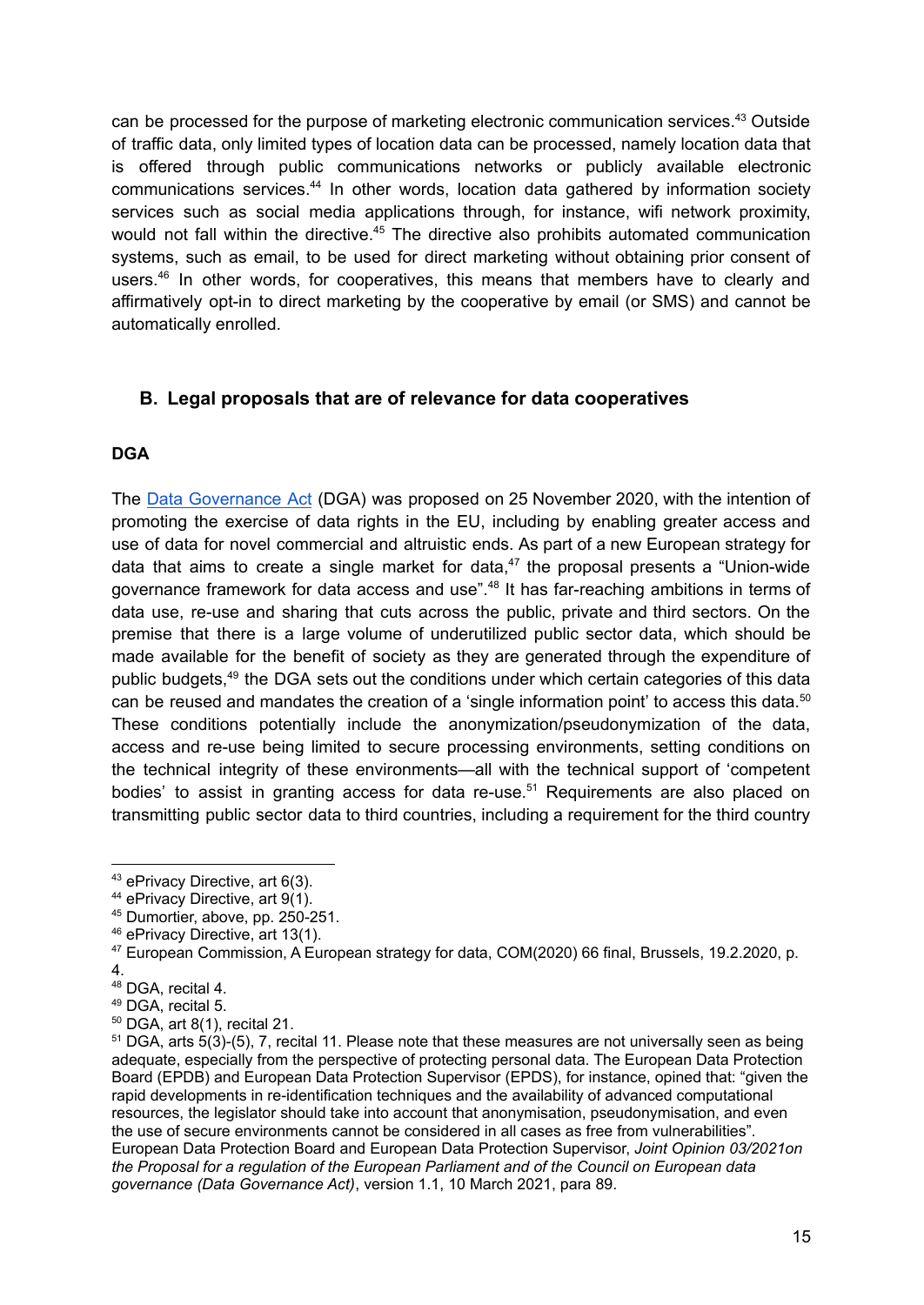re-user to submit to the jurisdiction of the Member State where the public sector body is domiciled. 52

Turning to the private sector, the DGA envisions data sharing services being provided by intermediaries to both aggregate data pools and exchange data bilaterally.<sup>53</sup> This would involve both personal and non-personal data. Intermediation is clearly the operative word here, as the proposal only applies to providers who are 'neutral' and whose main business objective is to legally (and potentially technically) connect data holders and data users, as well as assist in their transaction of data assets.<sup>54</sup> It deliberately excludes a wide variety of other service providers, including cloud services, content intermediaries, data brokers and businesses that develop products by adding value to data. Instead, three types of data sharing services are mentioned: (1) intermediaries that facilitate B2B data-sharing, to enable bilateral data exchanges or pooling to allow joint exploitation of data; (2) intermediaries that facilitate C2B data-sharing, by making technical means available for businesses to access individual data subjects' data, and (3) data cooperatives that facilitate data subjects or MSMEs better realizing their rights, specifically by negotiating terms with data users prior to giving consent to use, helping them make informed consent decisions and fostering dialogue between them on data processing purposes and conditions. <sup>55</sup> Those organizations wishing to provide data sharing services, which includes data cooperatives, are required to provide notice to a designated authority in the Member State where it has its main establishment (or where the legal representative of a non-EU/EEA organization has their establishment).<sup>56</sup> Only if the data sharing service submits notice and meets a host of conditions, such as limiting the use of collected metadata, maintaining adequate high level of security, and acting in data subjects' best interests when offering them services, can it provide these services across all Member States.<sup>57</sup> Significantly, the proposal clarifies that data sharing service providers will hold "fiduciary duties" to data subjects, if they are intermediating exchanges of data between data subjects and legal persons. 58

Thirdly, the DGA introduces the concept of 'data altruism', whereby personal and non-personal data is voluntarily donated for purposes of general interest. Such purposes can range from applied research on mobility to scientific research on combating climate change. <sup>59</sup> The proposal actively encourages the donation of such data for the purpose of creating data pools and enabling big data analytics. To this end, the proposal encourages the formation of legal entities that can collect and process personal and non-personal data, so as to make this data available for general interest purposes. Given the inherent risks involved in this endeavor, the DGA establishes a registration framework to register 'Data Altruism Organisations recognised in the Union'. This process, first, involves meeting certain organizational prerequisites, namely possessing a not-for-profit status, having general interest objectives in its foundational documents, and being independent from for-profit entities and other activities of the organization.<sup>60</sup> In addition, the registered organisation will

<sup>52</sup> DGA, recital 16.

<sup>53</sup> DGA, art 9(1), recital 22.

<sup>54</sup> DGA, recitals 22, 26

<sup>55</sup> DGA, art 9(1).

 $56$  DGA, art  $10(2)-(3)$ .

<sup>57</sup> DGA, art 10(4)-(5), art 11.

<sup>58</sup> DGA, recital 26.

<sup>59</sup> DGA, recital 35.

<sup>60</sup> DGA, article 16.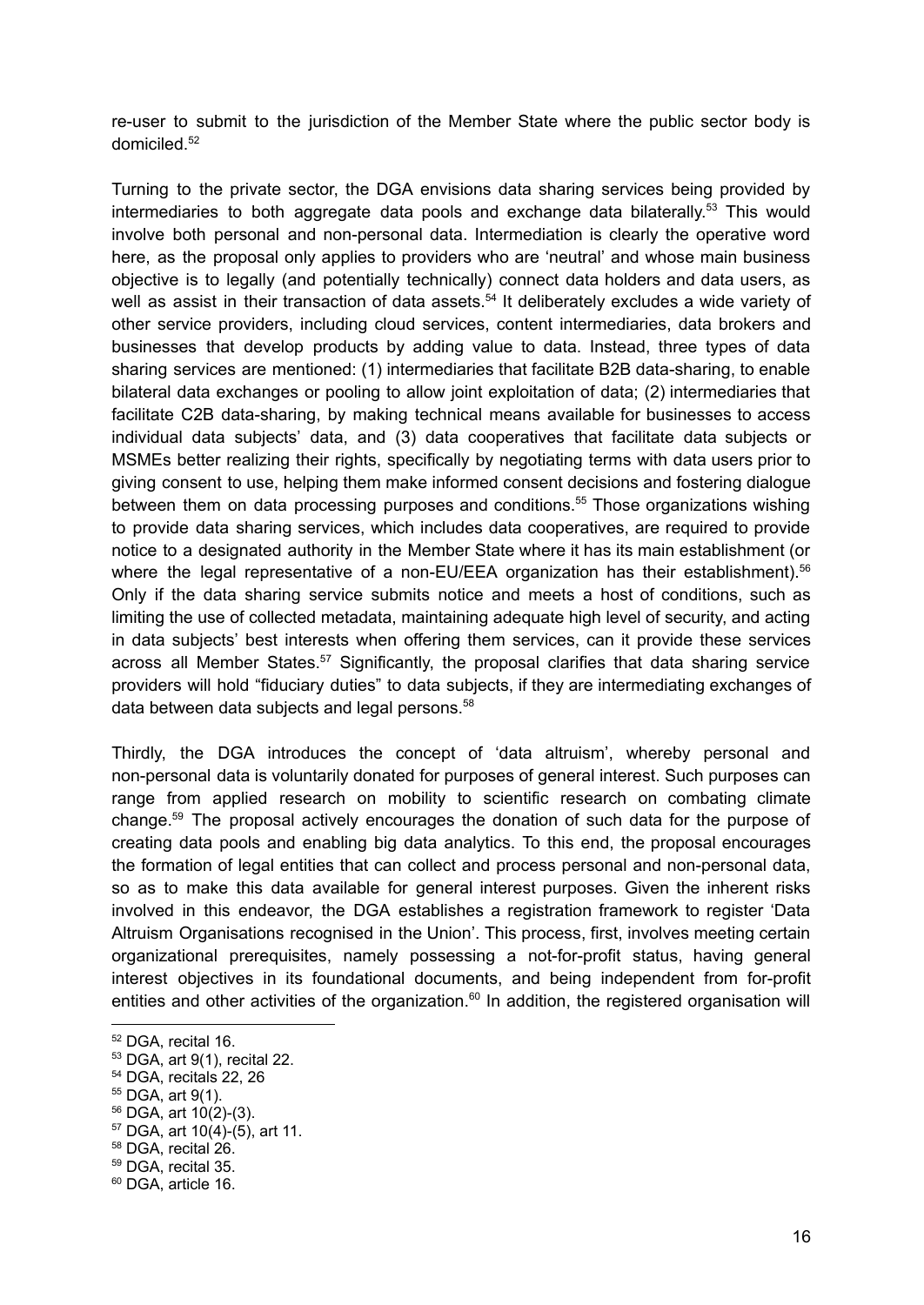be required to maintain records (e.g., on the persons that process data held by the entity and the purposes), annually report on its activities to a designated competent national authority,  $61$  and inform data holders about the purposes to which their data is being processed and whether data is leaving the EU. A registered data altruism organisation will be recognized in all Member States and will be able to facilitate cross-border data uses.<sup>62</sup> To facilitate the collection of data in a uniform manner, the proposal also provides the European Commission the option to develop a European data altruism consent form, so as to enable data holders to give and withdraw consent.<sup>63</sup>

Furthermore, the DGA provides two new remedies: (1) to lodge a complaint to a competent authority against a data sharing services provider or a data altruism organisation and (2) to pursue a judicial remedy against a competent authority for failure to either act on the aforementioned complaint or for certain decisions made by said authority.<sup>64</sup> Finally, an expert group known as the 'European Data Innovation Board' will be empanelled to support the European Commission in *inter alia* develop technical standards, consistent practice on applying the requirements placed on data sharing service providers and best practices for cross-sector data sharing and data use. 65

In sum, according to the drafters, on the one hand, the DGA seeks to help businesses build new products and services for a pan-European market, enable big data analytics for both commercial and altruistic ends, and encourage scientific research. On the other hand, they want to ensure the protection of personal data, and respect for existing confidentiality, intellectual property and competition laws, <sup>66</sup> so as to build trust in the organizations and processes involved in data re-use and sharing.

Of particular relevance to cooperatives and the cooperative movement at large is the fact that the DGA advances a specific, and arguably muddled, conception of what data cooperatives are. As mentioned above, data cooperatives are defined in the proposal by three possible functions, without providing a clear, general definition.<sup>67</sup> As a consequence, it risks simultaneously excluding several cooperatives that may be seen by themselves and others as being data cooperatives, as well as including activities that may not be the primary function of many cooperatives. For instance, cooperatives that seek to pool and process aggregated data would not fit within the three functions. Conversely, the task-based definition suggested by the proposal encompasses cooperatives that help user-members make informed choices prior to consenting to data use and negotiate terms and conditions with data users prior to individual consent being given. This is contradictory with other provisions of the DGA which underscore the fact that individual rights under the GDPR are inalienable and "cannot be conferred or delegated to a data cooperative".<sup>68</sup> While this might be seen as an example of the limits of the individualistic, consent model of the GDPR, it also raises wider questions about the actors that are appropriate for carrying out functions like negotiation with corporate data users. Recent decisions from a Dutch court reveal the

<sup>&</sup>lt;sup>61</sup> DGA, articles 18-20.

<sup>62</sup> DGA, recital 36.

<sup>&</sup>lt;sup>63</sup> DGA, article 22, recital 39.

<sup>&</sup>lt;sup>64</sup> DGA, articles 24-25.

 $65$  DGA, articles 26, 27(a)-(b), recitals 40-41.

<sup>66</sup> DGA, recitals 9, 12-13.

<sup>&</sup>lt;sup>67</sup> EPDB and EPDS, above, para 128.

<sup>&</sup>lt;sup>68</sup> DGA, recital 24; EPDB and EPDS, above, para 131.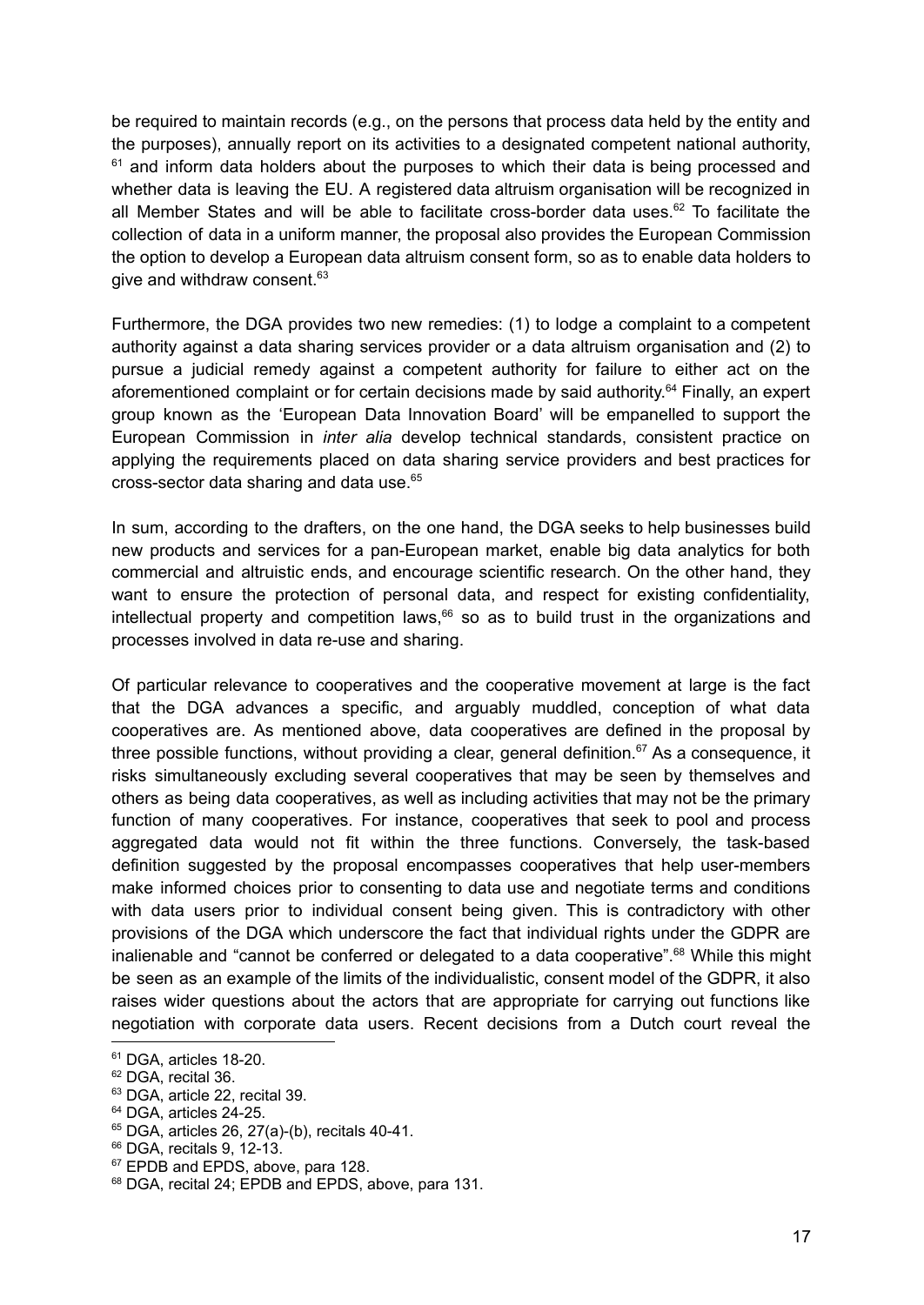importance of trade unions, and allied nonprofits such as Worker Info Exchange, in making data access requests to corporate platforms (e.g., Uber) and investigating alleged instances of automated decision-making.<sup>69</sup> By saying that negotiating and dialogue-building activities fall within the purview of *for-profit* data cooperatives—the only type of data cooperative recognized by the DGA—it distracts from the efforts of other actors involved in these activities and contributes to its commercialization.<sup>70</sup> Finally, this conception of data cooperative also fails to acknowledge *non-profit* data cooperatives that exist, both in the EU (e.g., Salus) and beyond (e.g., MIDATA). While these might appear to be an issue of semantics at first blush, should the proposal be enacted as currently drafted, it raises questions about whether existing data cooperatives, like the ones studied in this paper, will be able to continue describing themselves as such.

Setting aside the definitional issues presented by the proposal, the DGA provides both commercial and philanthropic organizations—including cooperatives of various types—a framework with which to engage in data sharing services. In addition to the respective notification or registration procedures summarized above, it is important to note the narrow conception of data intermediary defined in the text. While data intermediaries can have business models that "seek to enhance individual agency"<sup>71</sup> (e.g., polypoly), advise individuals on how their data is being used and make due diligence checks on data users (e.g., Salus), it could potentially preclude the activities of cooperatives like Drivers' Seat which add value to aggregated driver data for the purpose of selling it.<sup>72</sup> Moreover, even those cooperatives engaging in permissible activities must bear in mind data minimization principles and should not seek to extract more data out of commercial interest than would be desirable in the individual data subject's interest. Bearing in mind competition law rules, the proposal discourages the creation of exclusive agreements for data re-use, except when it is just and necessary for the general interest. Recital 9 provides an example of this exception, referring to entities that have a unique technical proficiency (e.g., in processing datasets) that would enable a public sector body to furnish new digital services. Given the interest in supporting SMEs and non-profit organizations engaged in data altruism, this could open the door for platform and data cooperatives with specialized technical competencies to benefit from this exception.

As has been shown so far, admittedly briefly, data cooperatives are subject to a complex legal (and technical) framework, one that will grow even more demanding with the potential passage of the DGA. The fact that the DGA recognizes a fiduciary duty of organizations,

<sup>69</sup> Sebastian Klovig Skelton, Uber and Ola ordered to hand over more data to drivers, ComputerWeekly.Com, 16 March 2021,

<sup>70</sup> The EPDB and EPDS opine that the GDPR already obligates data controllers to be transparent about data processing purposes and requires them to ensure that data subjects make informed consent decisions. As such, these are obligations to be enforced, rather than new rights to be negotiated privately. See EPDB and EPDS, above, paras 129-130. [https://www.computerweekly.com/news/252497940/Uber-and-Ola-ordered-to-hand-over-more-data-to](https://www.computerweekly.com/news/252497940/Uber-and-Ola-ordered-to-hand-over-more-data-to-drivers)[drivers;](https://www.computerweekly.com/news/252497940/Uber-and-Ola-ordered-to-hand-over-more-data-to-drivers) Worker Info Exchange, <https://www.workerinfoexchange.org/> (accessed 3 December 2021).

<sup>71</sup> DGA, recital 23.

<sup>72</sup> Drivers' Seat Cooperative, FAQ: Do you sell driver data?,

<https://driversseat.co/faq/1638526415953x453226396222561340> (accessed 3 December 2021). "Yes, we do! That's exactly how our shared ownership model works. In order to provide free data insights and services to gig drivers, we need to pool and sell our shared gig data to customers that understand and support driver-first missions. Our data is valuable, especially when we combine it with thousands of other drivers. What matters to us is making sure drivers finally have a chance to benefit from it."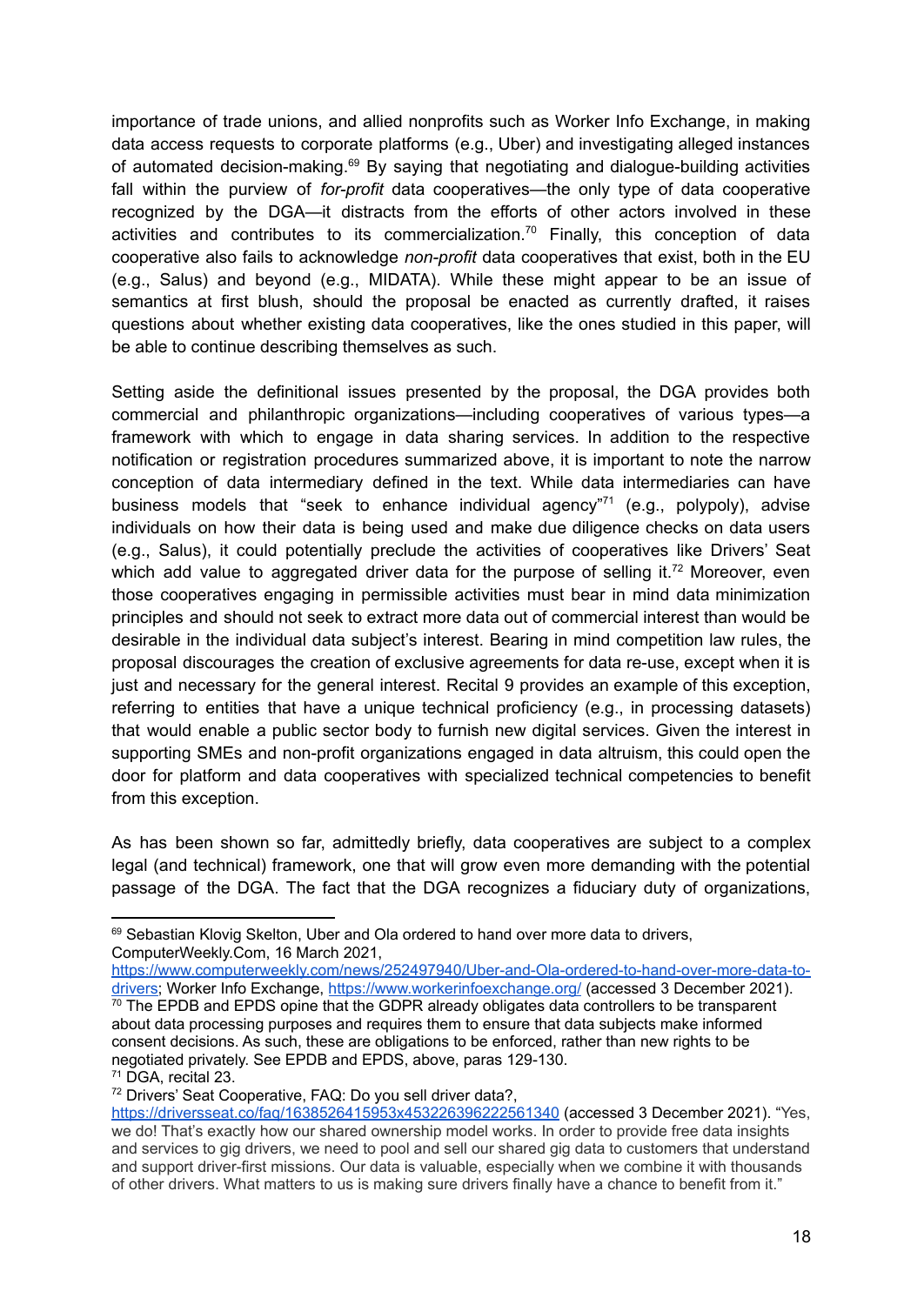including data cooperatives, to the best interest of data subjects when handling the data of these individuals, raises the stakes of legal and technical compliance. With the above considerations in mind, we are of the view that the cooperative movement should be represented in developing the technical standards and data sharing/(re)use policies to which they are subject. Given that the proposed European Data Innovation Board will have such a function, and is poised to have a multi-stakeholder composition with representatives from Member States, the European Commission, representatives from "relevant data spaces and specific sectors",<sup>73</sup> room can also be made for cooperatives.

#### **DMA**

The Digital [Markets](https://eur-lex.europa.eu/legal-content/en/TXT/?uri=COM%3A2020%3A842%3AFIN) Act (DMA; together with the Digital Services Act, or DSA) was proposed in December 2020 and promotes a more decentralized level playing field where small EU businesses can flourish alongside US incumbents. The Act is addressed to providers of core platform services and lays down rules to ensure "contestable and fair markets in the digital sector across the Union". It prohibits practices that "limit contestability" or "are unfair," for example the combination of a gatekeeper's data with third party data, bundling of different services or discrimination amongst customers on incumbents' marketplace. It also obliges big tech to allow users to uninstall pre-installed products, to allow switching, duty to apply fair and non-discriminatory conditions of access to certain data, etc. Many of these provisions, if enacted, will radically redefine digital competition in Europe and can enable new coop-based business models to flourish. For example, they allow cooperatives to claim access to data from dominant incumbents and to develop competing non-profit models on the basis of that data. An example is how a search service such as Ecosia can be built benefiting from Google's well developed functionality and network effects and in turn constraining the potential of Google to abuse its dominance or impede competition on the online search market. A similar scenario can be envisaged in hospitality or taxi services, where benefiting from first mover advantage will become a less clear predictor of future success.

#### **Other Proposals**

There are also other legislative proposals that are part of the European Commission's Work Plan that are relevant for data cooperatives, including a proposal for a regulation on the European Health Data Space. While upholding data protection rules, and acknowledging the especially sensitive nature of health data, this proposal seeks to encourage the use and sharing of health data for research purposes.<sup>74</sup> There is also discussion about replacing the ePrivacy Directive with an ePrivacy Regulation.

<sup>73</sup> DGA, recital 40, article 26.

<sup>74</sup> European Commission, Published Initiatives: Digital health data and services – the European health data space, available online at:

[https://ec.europa.eu/info/law/better-regulation/have-your-say/initiatives/12663-Digital-health-data-and](https://ec.europa.eu/info/law/better-regulation/have-your-say/initiatives/12663-Digital-health-data-and-services-the-European-health-data-space_en)[services-the-European-health-data-space\\_en](https://ec.europa.eu/info/law/better-regulation/have-your-say/initiatives/12663-Digital-health-data-and-services-the-European-health-data-space_en) (accessed 1 December 2021).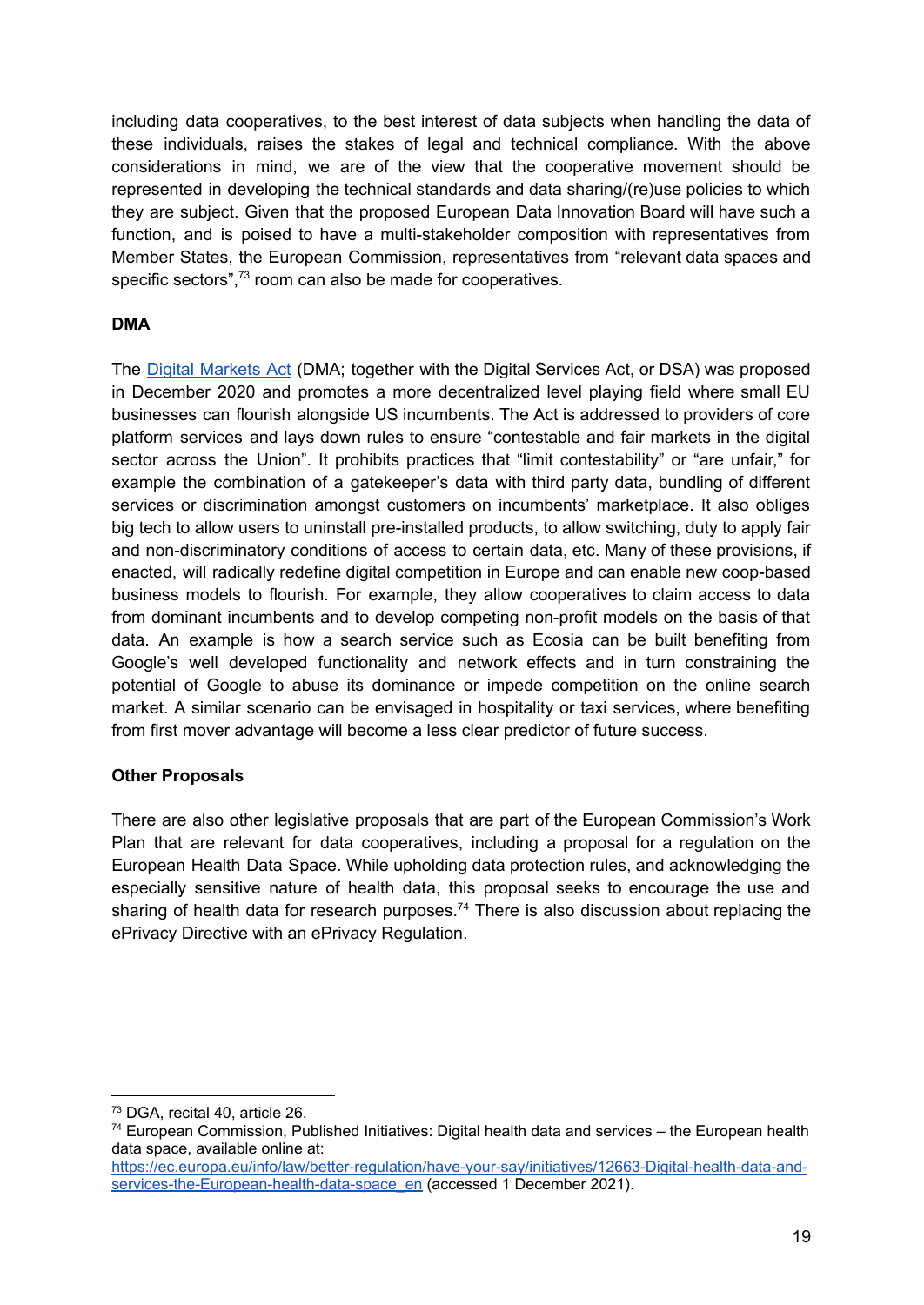# <span id="page-20-0"></span>**IV. Discussion & Key Takeaways**

#### <span id="page-20-1"></span>**A. Understanding data cooperatives**

Building upon our empirical and legal research, here are five lines of inquiry that can enrich a discussion on next steps and how to move forward in this contested legal and experimental space.

#### *Collection and storage of data*

One of the key aspects of data governance and the relationship between data cooperatives and their members is if and how personal and non-personal data is collected, stored, or analysed. As noted from our interviews, while some cooperatives want their members to have total control over their data (e.g. polypoly), other data cooperatives created a data pool in which data is pseudonymised and aggregated. In some cases, data cooperatives actively choose not to collect and process personal data at all, with the explicit indication that members must manage their own data outside of the cooperative's bounds.

#### *Industry*

Another line of inquiry is the sector and industry in which the cooperative operates, and how that affects their treatment and vision of data governance. For example, a cooperative operating in the healthcare sector has different priorities and regulatory requirements to comply with than a cooperative operating in agriculture or a cooperative acting as a neutral umbrella storage mechanism for personal data. Further, these cooperatives might differ in the technologies they rely on. A data cooperative that is built on Web3 technologies is more likely to prioritise transparency over trust<sup>75</sup>, because members are brought together with the belief that digital tools and platforms can be used to generate greater value. This leads to typologies of cooperatives that are radically different in scope and operation.

#### *Purpose*

A third key aspect to understanding how data is managed and governed within a data cooperative is identifying the purpose of the data cooperative. While some data cooperatives clearly state their objective and aims, others use the data cooperative structure as a means to achieve broader societal aims. For some cooperatives (such as Polypoly), the main objective is to establish better agency over data, while for others, the cooperative's aim is the creation of greater collective or social value within their remit (such as SAOS, Salus and PescaData). Understanding a data cooperative's purpose also helps the identification of stakeholder engagement as well as the roles different stakeholders could play, which may be particularly relevant when assigning duties and responsibilities in the context of data-related regulations.

<sup>75</sup> Primavera de Filippi, Morshed Mannan, Wessel Reijers. Blockchain as a confidence machine: The problem of trust & challenges of governance. Technology in Society, Elsevier, 2020, 62, pp.101284.10.1016/j.techsoc.2020.101284.hal-03098449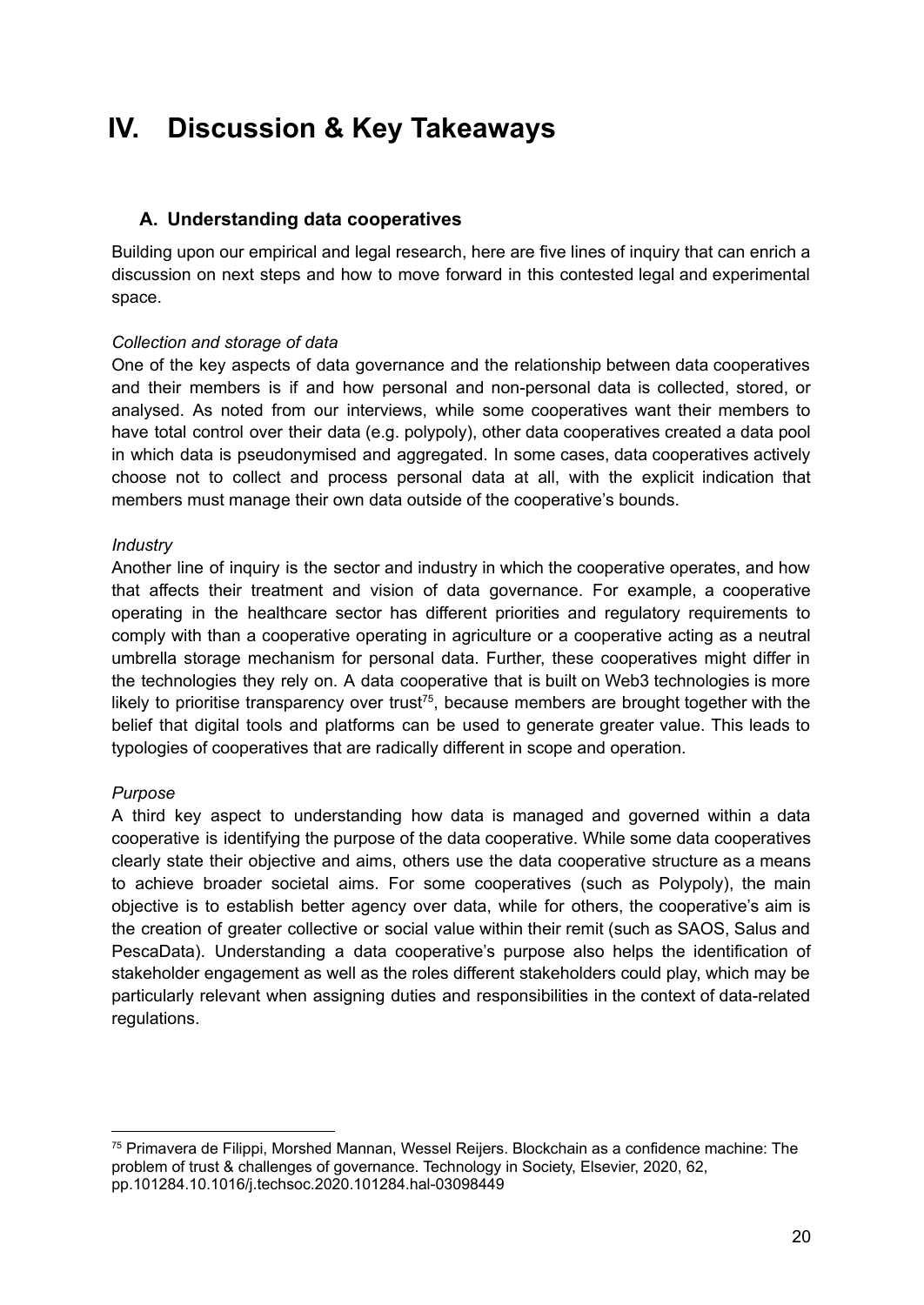#### *Monetization*

Fourth, it is worth mentioning that some cooperatives and members (e.g. Salus) are interested in using data for a common good, even if in an individualized manner. For example they are interested in donating it for research. Other cooperatives, however, are organised so as to allow their members to individually monetize data.

#### *Individual vs Collective*

A final aspect to consider is that although cooperatives are organised as groups of members that come together to co-manage certain resources or business purposes, it is surprising to see that many cooperatives in Europe remain premised on an individual-centric approach to data. This may be due to EU legislation such as the GDPR and raises questions about whether the data, particularly pooled data, governed by data cooperatives maximises common socio-economic and community values.

### <span id="page-21-0"></span>**B. Key Takeaways and Next Steps**

Based on our interviews and contextualization of the European data cooperatives landscape, we have identified the following:

*a) The data cooperative space in Europe is rich, dynamic and diverse. It is a space the flourishing of which should be prioritized by digital and non-digital policy-makers in Europe and European Member States.*

The cooperative movement in Europe has a long history and offers incredibly rich resources and opportunities for moving beyond existing data and digital governance models and into approaches to data and technology that are more collaborative, bottom-up and empower citizens and consumers. The many existing models remain small-scale and timid, but we see scope for real flourishing and data governance renewal in this space.

*b) Data cooperatives have a keen interest in collaborating with public institutions and should be understood in continuity with public purpose data governance activities carried out by public institutions.*

There is an appetite from these cooperatives to work with public institutions to see how the data cooperative model can thrive within local communities across the continent. For example, Salus works closely with public institutions to generate value in the healthcare sector. In order to better develop cooperatives infrastructures in Europe, policy-makers should be more active in speaking to data cooperatives within and outside the EU to better understand how these models could be adapted to data governance alongside existing legislative developments. This is supported by our interactions with data cooperatives, where a braver approach from public institutions was requested by our interviewees as a way to help them grow faster and generate a bigger social impact.

*c) Data cooperative models tend to be under-resourced from a legal and/or policy perspective and would benefit from help and coordination at EU level*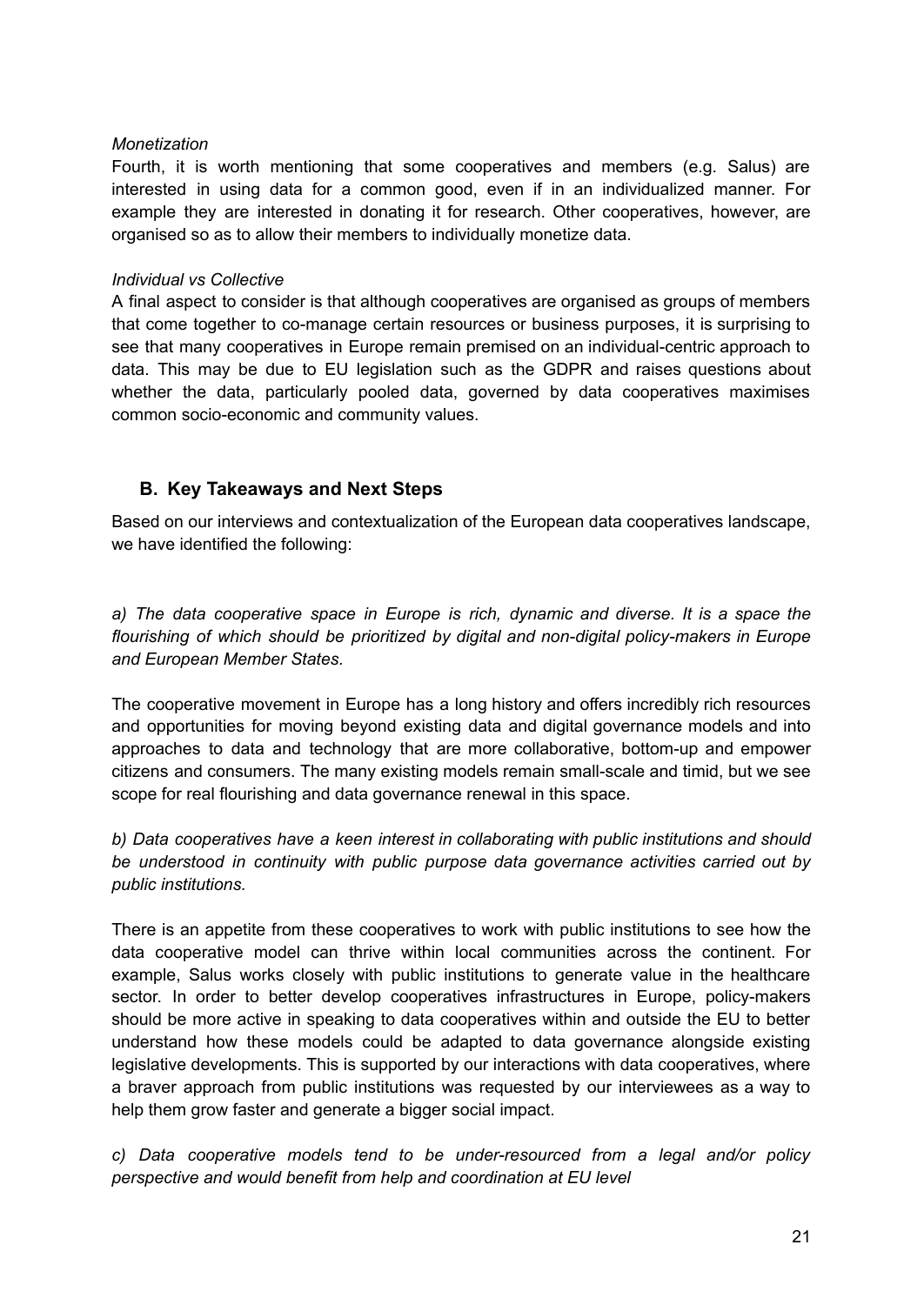During our interviews, we noted that data cooperatives and their members have little understanding of the regulatory environment beyond incorporation and registration as cooperatives. Due to lack of financial resources, many data cooperatives only seek legal advice as and when necessary, without much consideration of future legislative developments that could impact them and affect their long-term sustainability. This may be due to many factors. For example, some data cooperatives may not believe that their work is connected to and impacted by existing EU regulation while others may want to engage in the development of laws and policies but may not know how to do so. Additionally, the lack of understanding about the SCE legal form also complicates the generation of these types of cooperatives that would help them scale more easily. As a result, data cooperatives in general tend to be law-takers as opposed to law-makers when it comes to regulatory developments regarding data cooperatives models.

#### *d) There is awareness of the need for cooperatives to deploy more environmentally friendly solutions than are currently in place.*

Irrespective of how technologically-driven a data cooperative is, there is a general understanding of the current environmental context and risk of the climate emergency. For example, polypoly explained that the cooperative takes into consideration environmental concerns when dealing with data through their technology and use of processing power from decentralized devices. SAOS also actively considers the use of aggregate data to demonstrate farming's positive contribution to climate action through its cooperative structure. As a result, it is important that when discussing future developments for data cooperatives, policies should advocate for and promote solutions that, in addition to granting data sovereignty to citizens, are also achieved in a way that respects the environment.

*e) Some data cooperative models tend to rely on blockchain or multi-party computation, creating a shield against complex legal issues and responsibilities through distributed technologies by focusing on implementing technical mechanisms for facilitating trust and transparency rather than introducing a more collective approach and avoiding the legal problems this would generate.*

The development and deployment of Web3 decentralised technologies are common in the data cooperative space. This is due to broadly shared beliefs regarding the potential of these technologies to redistribute power away from centralized infrastructures and toward the people. However the risks of using these technologies are that they contribute to an excessively individual-centric approach to (personal) data management. The use of these technologies also delegates control over data to individuals thus shielding data cooperatives from responsibilities under data protection and other laws.

#### *d) There is a lack of initiatives in Europe that focus on co-managed collective pools of data, which may be a result of the stringent requirements of EU data protection law*

In spite of our Research Sprint goal of fostering collaborative management of data, the data cooperative movement has not grown as significantly as we would have hoped in Europe. Noting that European data cooperatives tend to be based in certain regions, we posit that the strict requirements regarding the protection, management, and sharing of personal data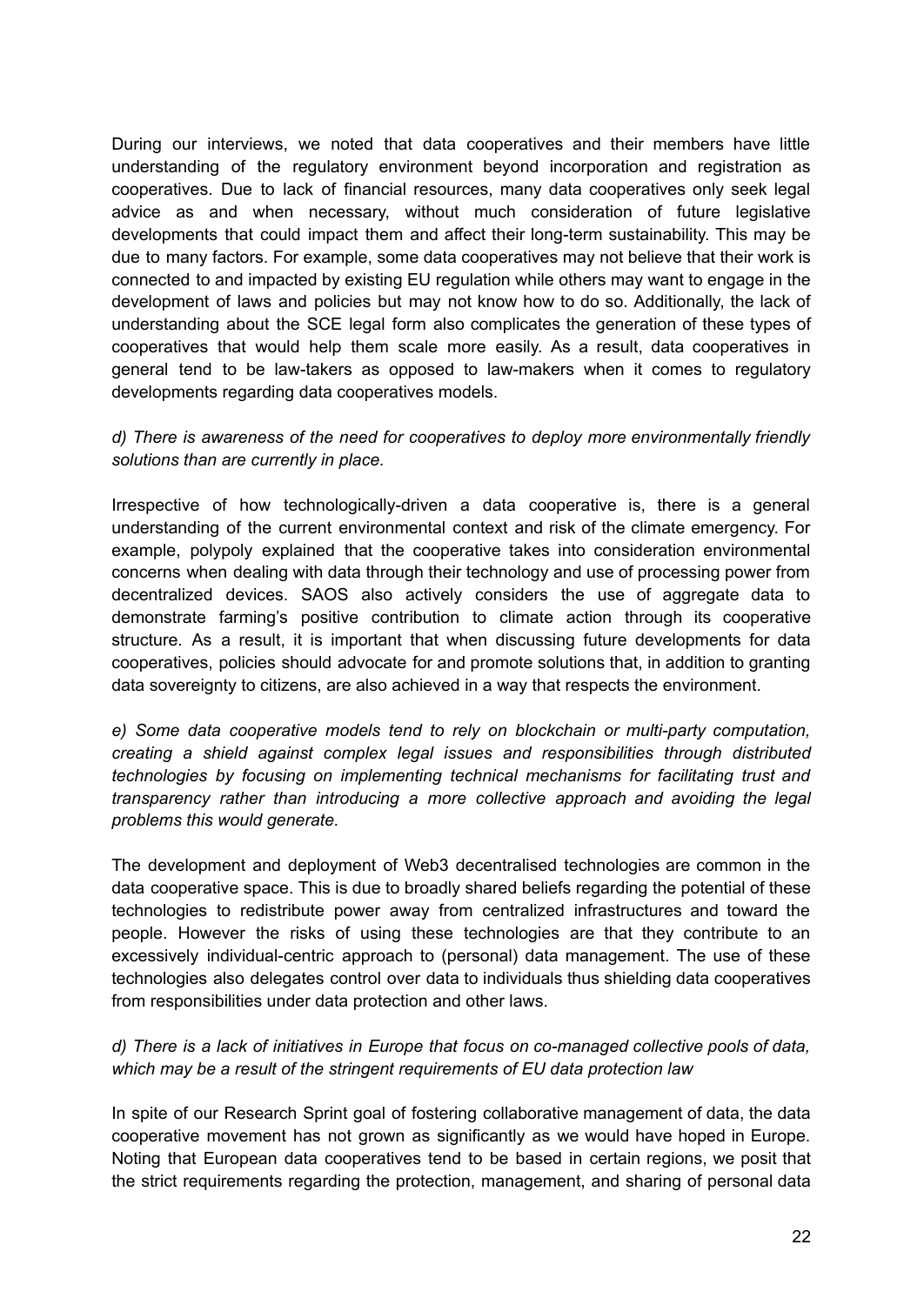under the GDPR may limit the development of data cooperatives on the continent. While other regions have cooperatives that pool data, such as PescaData (a platform cooperative that is owned by fishers, fishing groups, NGOs, and other stakeholders in the ocean conservation community, facilitating collaboration, that provides a digital infrastructure for small-scale fishers in Latin America, and the Caribbean) and Eva (a ride-sharing data cooperative based in Montréal), the EU is relatively lacking in cooperative infrastructures that have great public reach, such as those related to environmental or city data. Decode EU may be an exception, but we are so far unclear on the initiative's precise scope. As such, we found a paradoxical lack of collective data pools in the EU cooperative ecosystem.

#### *f) In order to increase the socio-economic and relational value of collective data for public purposes, data cooperatives can serve as carve outs from data protection law*

Sitting uneasily within the requirements imposed by the GDPR or the possibilities created by the DGA, data cooperatives remain a promising yet so far missed opportunity to create social value through data. Legal changes are needed to promote a bolder and more capacious data cooperative movement. It seems necessary, for example, to extend the DGA beyond its current scope and encourage the exploration of more ambitious, collaborative attempts to support data pools beyond the economic lenses of data altruism. It also seems necessary to envisage certain exceptions to the GDPR requirements regarding the processing of personal data for collective and public-interest purposes. In keeping with the developments we've observed in practice, including the willingness of data cooperatives to work with the public sector, as well as the shortcomings we've identified in the GDPR and DGA, we suggest that the cooperative movement be involved in consultative and expert bodies such as the proposed European Data Innovation Board in order to advance a more inclusive legal and policy agenda for European data governance.